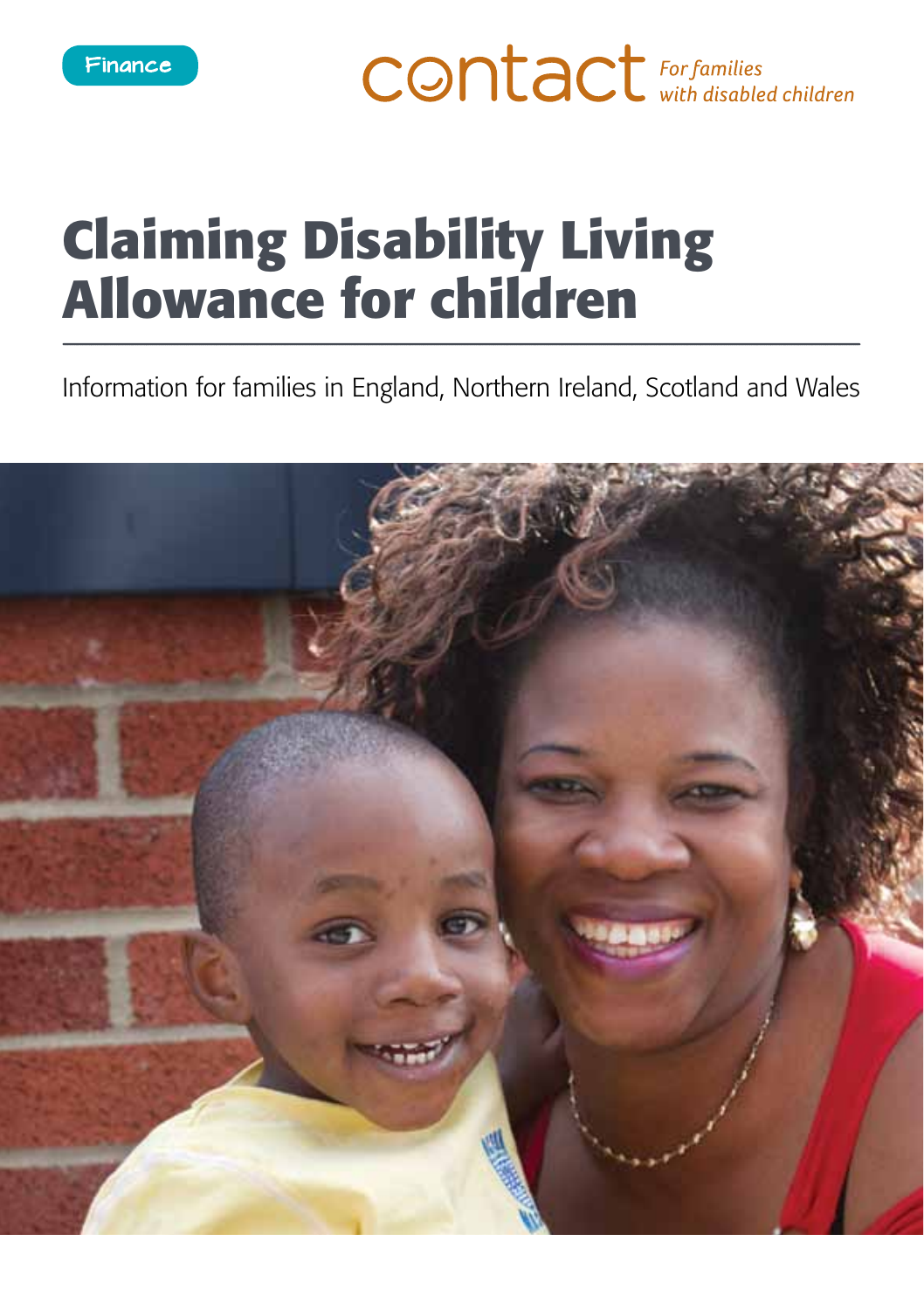## **Introduction**

Disability Living Allowance (DLA) is the main benefit for disabled children and is there to help meet any extra costs of being disabled. Any ill or disabled child may be able to qualify, even those who don't have a diagnosis. It is not means tested so your financial situation will not be taken into account. DLA is also not taxable or treated as income for other benefits.

Instead, DLA can sometimes lead to an increase in other benefits, or help families qualify for them if they don't already get them. In short, DLA can make a real difference to a family's overall income.

You will find this guide helpful if you are thinking of claiming DLA for your child for the first time, or if you are already getting DLA for your child and want to check if they're entitled to a higher rate. We also give information about challenging a decision if you are unhappy with the outcome.

# **Contents**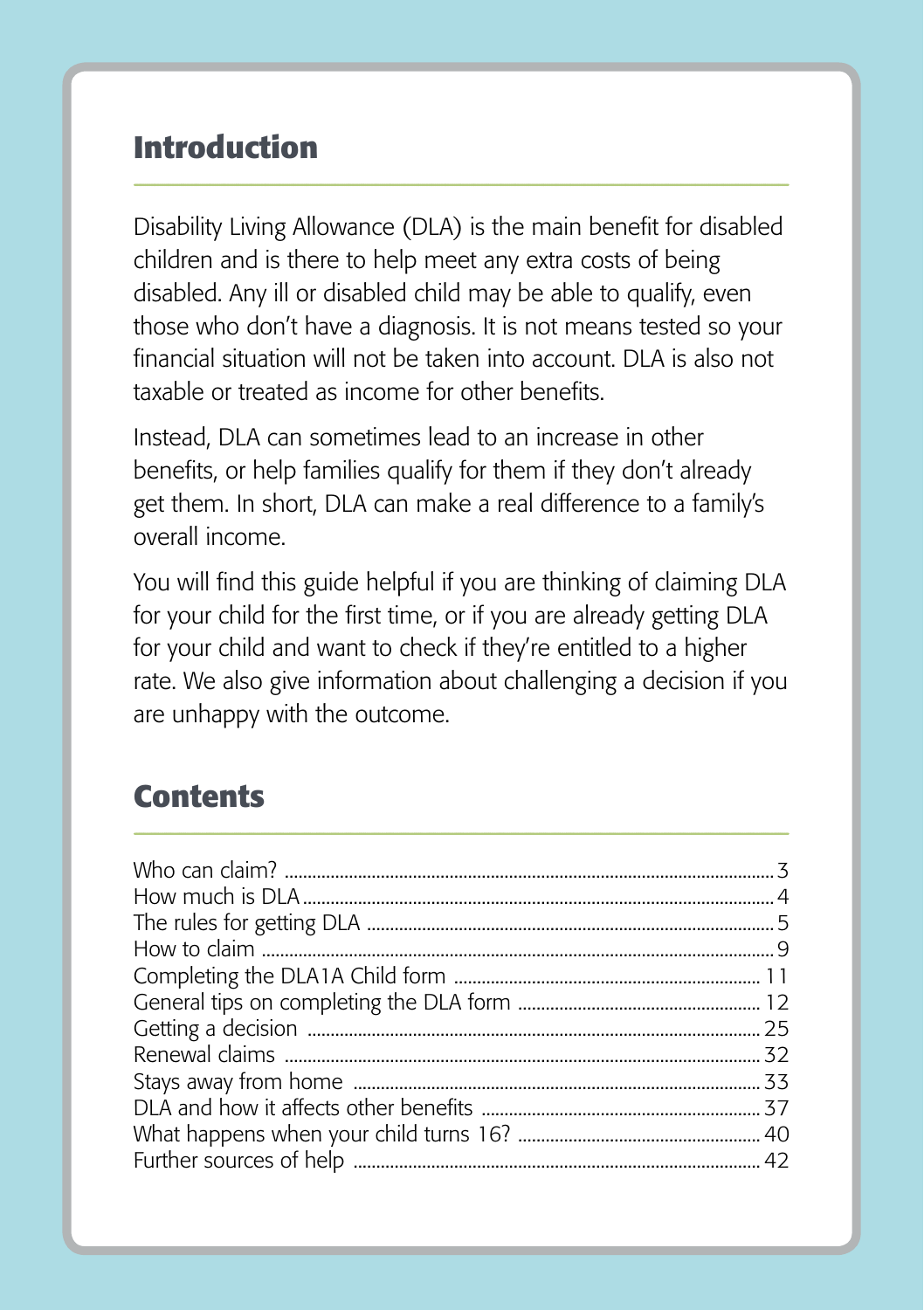#### Information in this guide

Disability Living Allowance (DLA) for adults is in the process of gradually being replaced by a new benefit called the Personal Independence Payment (PIP). However, this only applies to claimants of working age and not to disabled children aged under 16. The government will consider whether to move disabled children onto the PIP at a later date once they can evaluate how PIP is working for disabled adults. For more information call our freephone helpline.

## $\bullet$  0808 808 3555  $\blacksquare$  helpline@contact.org.uk

## **Who can claim?**

Any ill or disabled child may qualify and you don't have to wait for a diagnosis to make a claim. However, to make a successful claim for Disability Living Allowance (DLA) you have to show that your child needs substantially more care, attention or supervision than other children of the same age who don't have a disability or health condition.

Your child will also need to have had the extra care or mobility needs for at least three months and be expected to have them for at least six months more. This means the earliest DLA can be paid from is three months of age. If your child has a terminal condition and you've been told they may not live for more than six months, there are special rules which mean the benefit can be paid from birth. Please see page 8 for more information about this.

Your child will also need to meet certain tests linked to their residence and presence in the UK. If your child is out of the country now, or has been out of the UK for more than two out of the last three years, call our freephone helpline for further advice.

## **O** Warning!

If you think your child may be subject to immigration control, call our freephone helpline for more advice. You should not claim DLA for a child who is subject to immigration control without first speaking to a specialist adviser as a claim could affect their right to stay in the UK.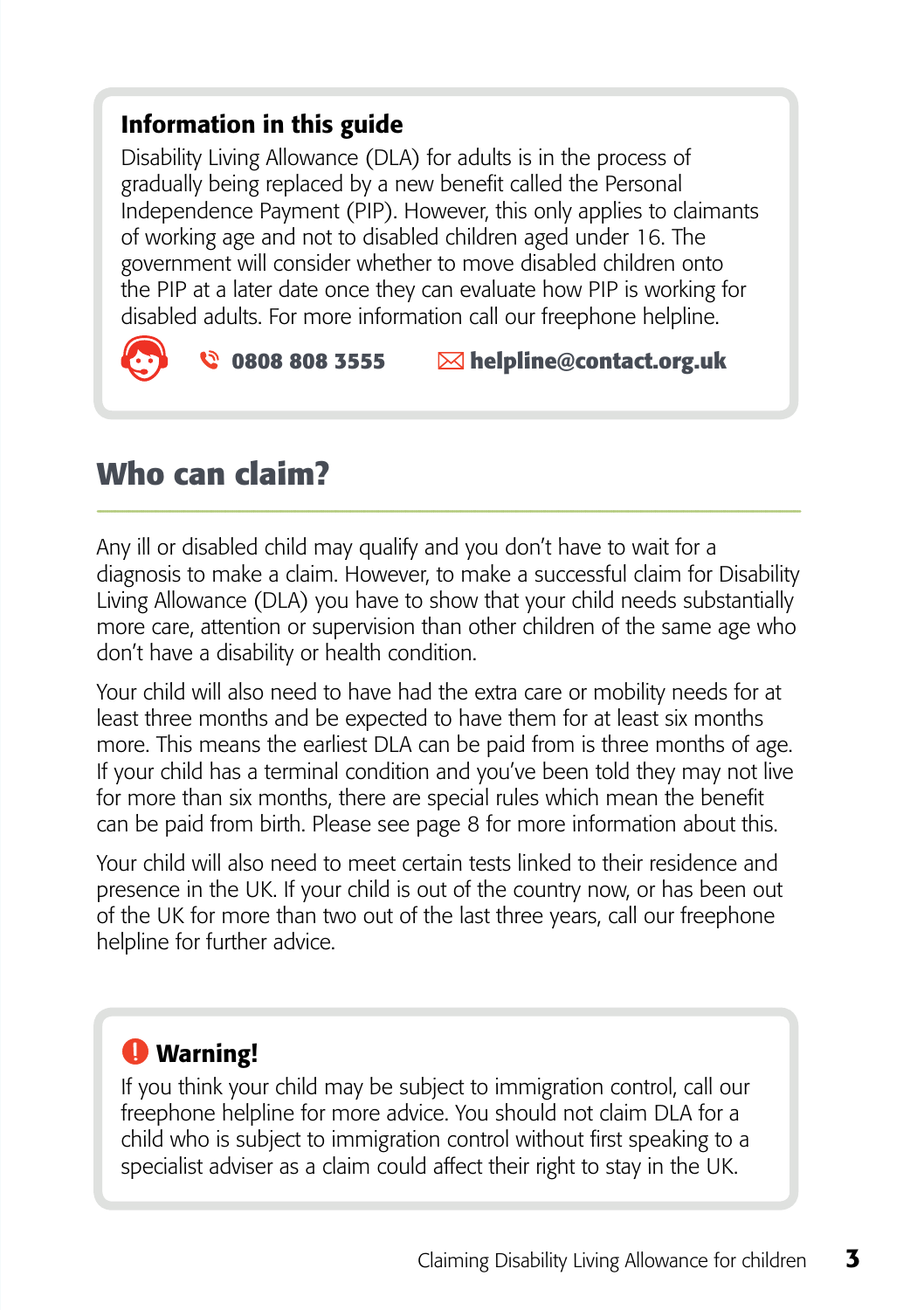DLA has two main parts called 'components'.

#### Care component

The care component is paid for children who need extra care and attention. It can be paid at one of three weekly rates, depending on how much extra help your child needs. During the period April 2016–17 it is paid at the following weekly rates:

## Mobility component

The mobility component can be paid for children who either have problems with walking or with getting around in unfamiliar areas. During the period April 2016–17 it is paid at one of the following two weekly rates:

#### Mobility component

- Lower mobility  $-$  £21.80
- $\bullet$  Higher mobility £57.45

#### Care component

- Lowest care  $-$  £21.80
- Middle care  $-$  £55.10
- Highest care  $-$  £82.30

#### **A child can get one or both components at the same time.**

#### **Terminology**

To assess what rate of DLA should be paid, some of the words in the rules have a specific meaning:

- Bodily functions: includes anything to do with how the body works, like breathing, eating, drinking, hearing, seeing, walking, sitting, dressing, undressing, washing, bathing, toileting and sleeping. If the help can be done in another room, away from the child, it is unlikely to count unless it is closely connected to something personal, for example changing bedding after a child has wet the bed.
- Supervision: someone present to prevent any accidents or harm to your child or others.
- Substantial danger: there must be a realistic possibility that without supervision your child could seriously risk harming themselves or others. This situation may arise infrequently or be a one-off.
- Night: starts from when the whole household goes to bed and ends when everyone gets up.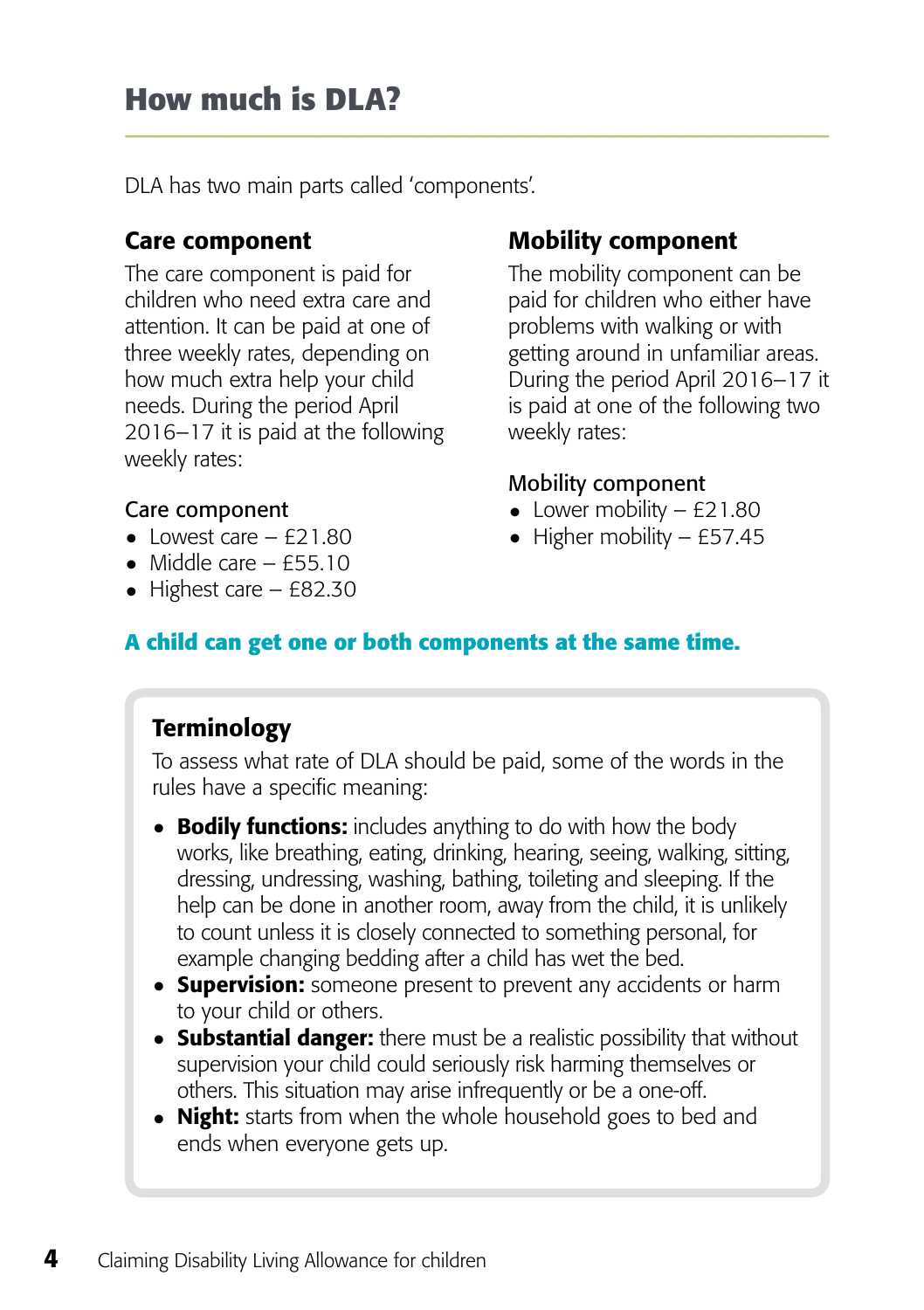#### The care component

If your child needs a lot of extra looking after, or help with their personal care because of a physical or mental disability, they should qualify for the care component of DLA.

**The lowest rate care component** is paid if your child needs help with personal care for a 'significant portion of the day'. This means for at least an hour on most days – for example, help with washing and getting dressed in the morning. This help may be given all at once or be spread out through the day.

**The middle rate care component** is paid if your child has either 'day-time needs' or 'night-time needs'. Day-time needs means they need either:

- 'frequent' help with personal care, in connection with their bodily functions. This means several times throughout the day, or
- continual supervision throughout the day to avoid substantial danger to themselves or others. Continual supervision means frequent or regular supervision, rather than non-stop supervision.

Night-time needs means that during the night your child requires either:

- 'prolonged' help with their personal care. This means for at least 20 minutes, or
- 'repeated' help with personal care during the night. This means at least twice, or
- to avoid danger to themselves, or others, another person needs to be awake and watching over them for either a 'prolonged' period or at 'frequent intervals' (this means more than twice).

**The highest rate care component** is paid if your child has day-time and night-time care needs, or if they qualify under the 'special rules' (see page 8).

To qualify for DLA care component, your child's care needs must ultimately stem from a disability. And they must need **substantially more** help than a child of the same age without a disability.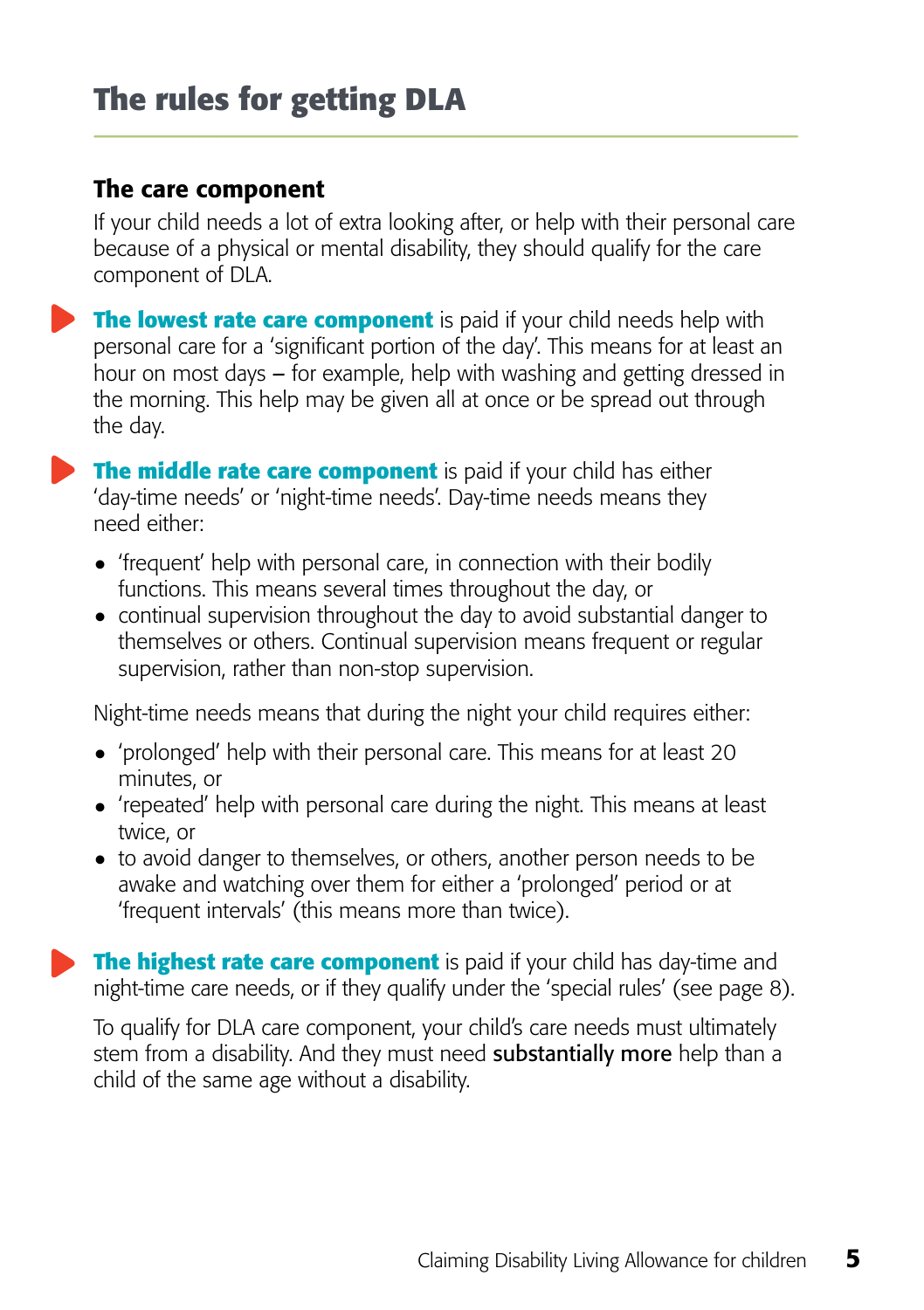#### The mobility component

If your child needs help getting around they may qualify for the mobility component.

**The lower rate mobility component** is for children who can walk but who need someone to supervise or guide them. It is paid from five years of age. Your child may still qualify even if they can get around places they know well, because the test is whether they need guidance or supervision in places they don't know well. It is often claimed for children with visual or hearing impairments, or learning disabilities, but others can qualify.

To get the lower rate, the help your child needs with supervision and guidance must be greater than that for a child of the same age without a disability.

**The higher rate mobility component** is for children who are unable to walk or are 'virtually unable to walk'. This can be paid from the age of three years. Things that are taken into account in deciding if your child is virtually unable to walk include the speed, length of time and manner of walking, as well as the distance they can cover before they start to experience severe

discomfort (for example, breathlessness or pain). It is also for children:

- who are both deaf and blind, or
- whose health would deteriorate with the exertion of walking, or
- who have severe mental impairments (see below), or
- who have no legs or feet, or
- who have a severe visual impairment. Your child will qualify if their best corrected visual acuity is less than 3/60. Or if more than 3/60, is less than 6/60 with a complete loss of peripheral visual field, and a central visual field of no more than 10 degrees in total.

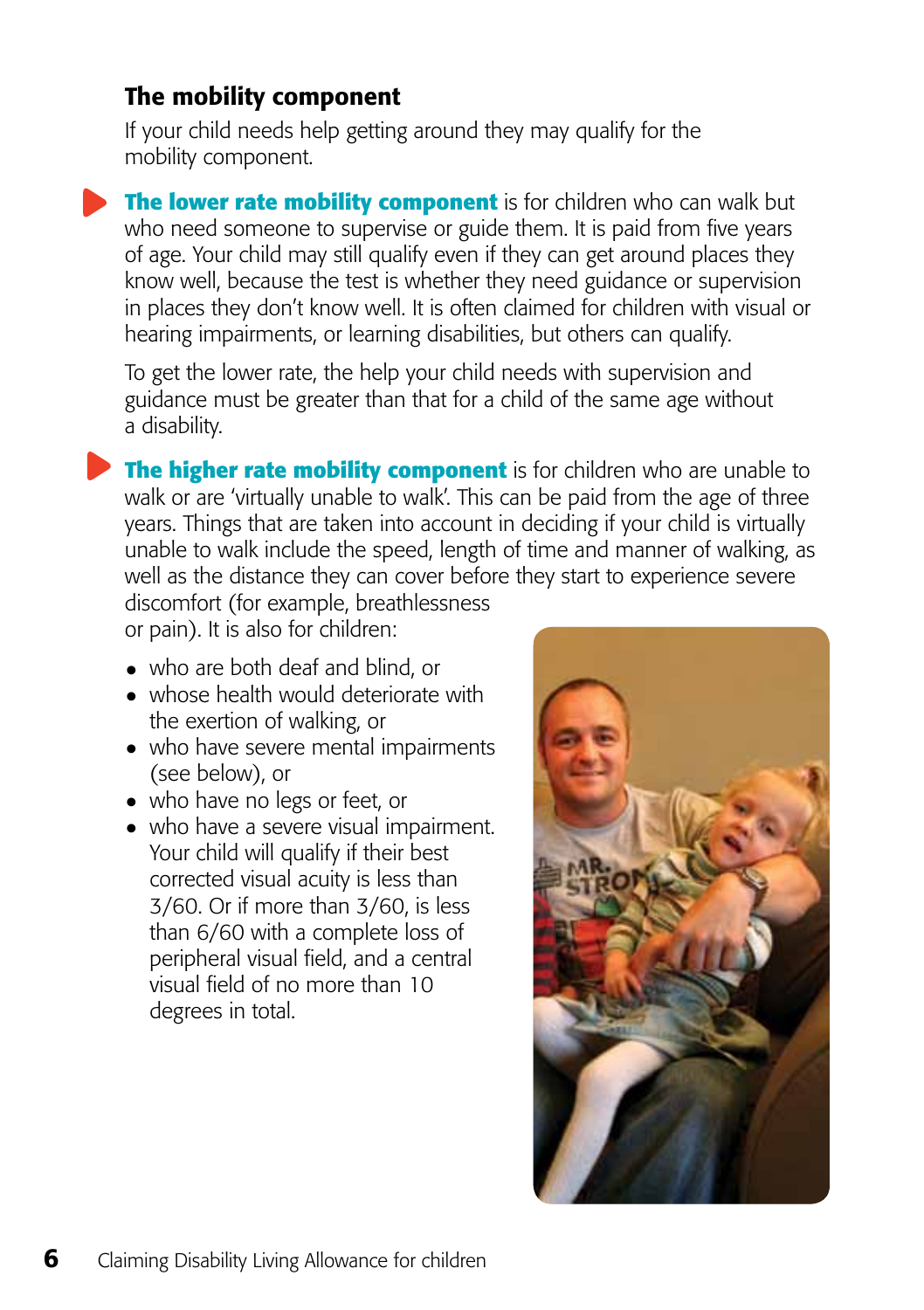#### **The higher rate mobility component and children with severe mental impairments**

The higher rate mobility component can also be paid to some children with severe mental impairments. To qualify your child must be:

- entitled to the highest rate care component of DLA, and
- have 'a state of arrested development or incomplete physical development of the brain which results in severe impairment of intelligence and social functioning'. You are likely to need evidence from a professional showing this is the case, and
- 'exhibit disruptive behaviour' which is 'extreme' and 'regularly requires another person to intervene and physically restrain them to prevent them from causing physical injury to themselves or another person, or damage to property', and



• be so unpredictable, they need another person to be there watching over them whenever they're awake.

Some children with learning difficulties who don't qualify on the above grounds, can qualify because they are 'virtually unable to walk'. This may apply to children who have a condition on the autistic spectrum, or a learning disability like Down syndrome, who often simply refuse to walk. If you think this applies to your child call our freephone helpline for advice.

We also have a guide to *Disability Living Allowance – claiming the higher rate mobility component for children with learning difficulties and autistic spectrum disorders* available free to parents who call our freephone helpline, or you can download it from [www.contact.org.uk/dla-learning-disabilities-guide](http://www.cafamily.org.uk/dla-learning-disabilities-guide)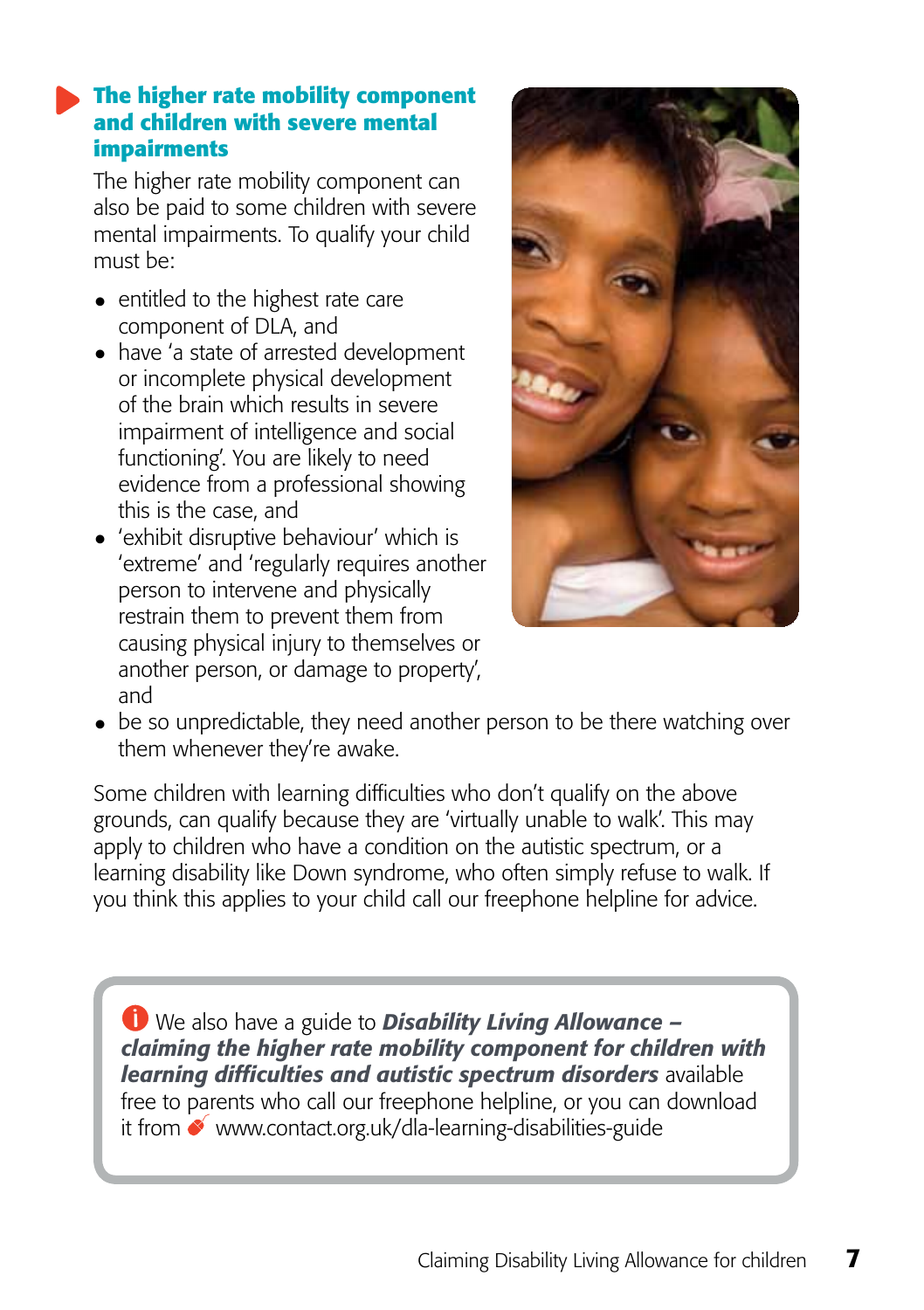# **Special rules**

#### Special rules if your child has a terminal illness

If your child has a terminal illness and is not expected to live for more than six months, you can claim under a fast-track procedure known as the 'special rules'. DLA can be paid straight away (there is no threemonth qualifying period), and you will only need to fill in certain parts of the DLA form. See question 23 of the form for more details.

You will need a DS1500 medical certificate from your GP or hospital specialist. A child who qualifies under the special rules will automatically get the highest rate care component once a claim is made. But to get the mobility component, your child will need to meet one of the tests for it, described on page 6.

'Special rules' awards of the care component are normally made for a fixed period of three years. If your child also qualifies for the mobility component, a decision maker has to consider whether to award it for the same amount of time or indefinitely.

#### Children undergoing renal dialysis

There are specific rules for some kidney patients who have renal dialysis to help them qualify for the middle rate of the care component. To qualify, your child must have this treatment regularly for two or more sessions a week. You also need to show that:

- $\bullet$  either the dialysis is a type which needs another person (other than hospital staff) to be there to watch over them or attend to their needs, or
- because of particular circumstances like age, another person needs to be there while they are dialysing.



*For further advice, please contact our freephone helpline.*<br> **C** 0808 808 3555 **Melpline@contact.org.u** **0808 808 3555 helpline@contact.org.uk**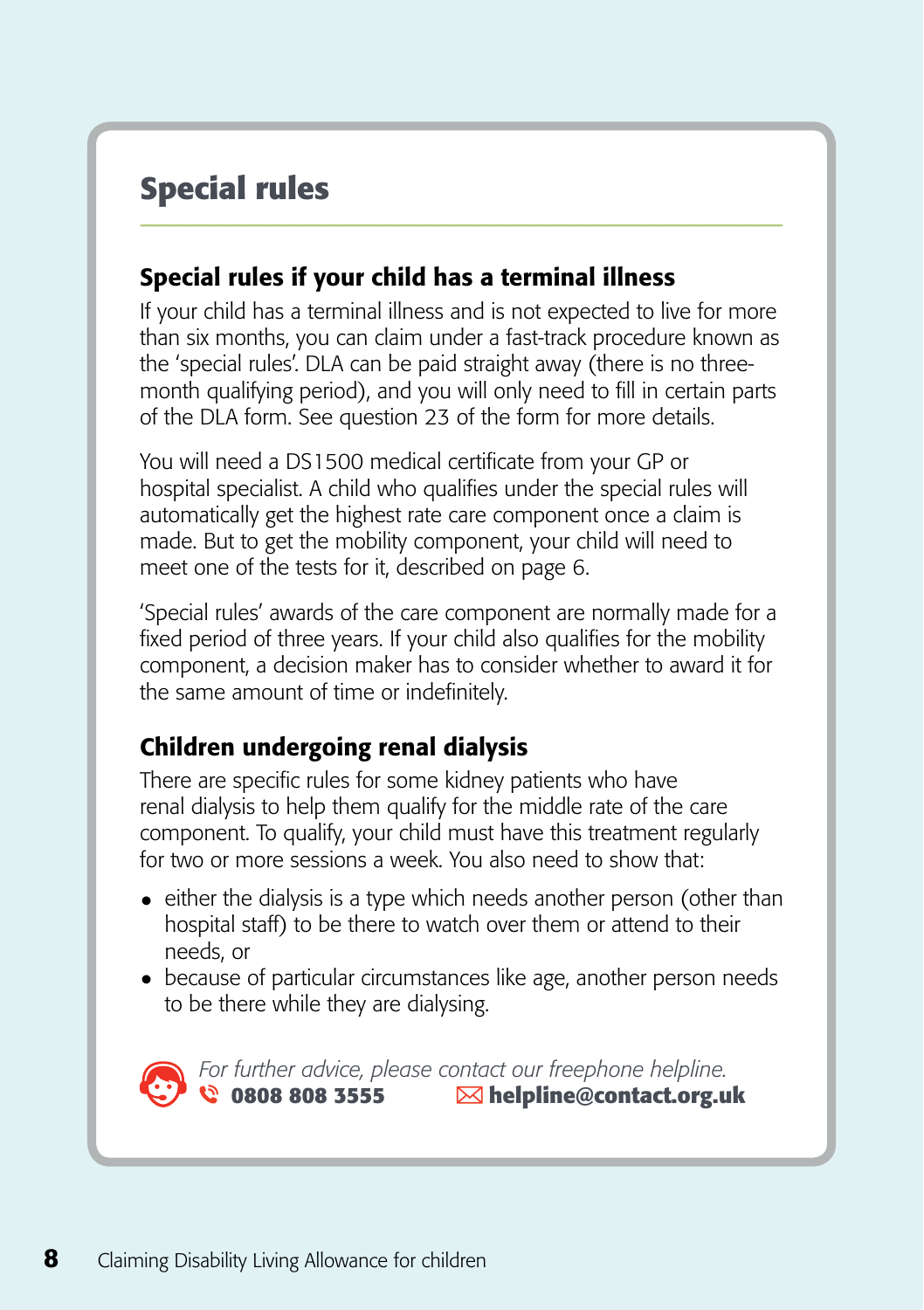#### Children under 16

If your child is under 16 years of age, use claim form DLA1A Child, available from local benefit offices or by calling the Disability Living Allowance helpline.

You can also download a claim form from the GOV.UK website, but is preferable to phone the DLA helpline and ask for a form. This is because the form they send you will be date-stamped with the date you made your call and this will help ensure the benefit is paid from the earliest possible point. See information on page 10 on deadlines and backdating for more details.

At the time of writing it is not possible to claim DLA online. But this is something that may change over time, so call our freephone helpline for an update.

## Children older than 16

From age 16 a young person must claim Personal Independence Payment rather than Disability Living Allowance. This has been the case since the 20 June 2016 in Northern Ireland and since 2013 elsewhere in the UK. See page 40 for more information or call our freephone helpline.

## Claiming for babies

Three months is usually the earliest you can get the DLA care component (unless your child has a terminal condition).

All very young children need a lot of care and attention, so the younger your child, the harder it can be to show they need more help than other babies of the same age. But you can still get DLA if you show that your baby needs a different type of care than other babies, or if that care has to be provided more frequently, or over a longer period.

# A

*Call the Disability Living Allowance helpline to make a new claim for DLA or enquire about an existing claim. They also have a service for people whose first language is not English. 0800 121 4600 Textphone 0800 121 4523*

*Families in Northern Ireland can call: 0800 587 0912 Textphone 028 9031 1092*

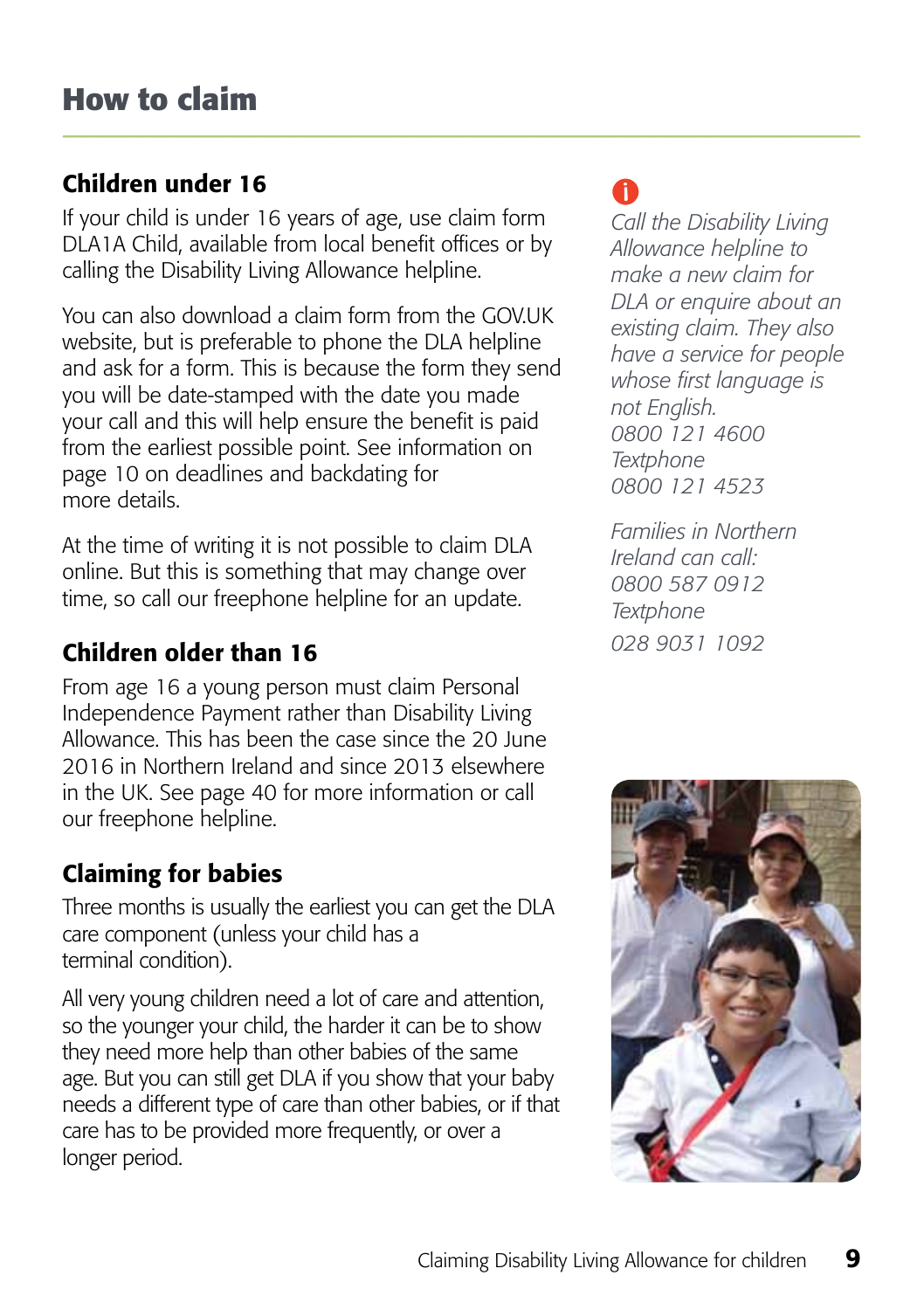#### Deadline for claiming DLA and backdating a claim

At the time of writing, DLA can't be backdated. The earliest it can be paid is the date the form was requested or issued. Forms sent from the DLA helpline will be 'date-stamped' on the day you call and you are given six weeks to complete and return the form. If your child qualifies, DLA will be paid from the date it was stamped. Otherwise, the earliest it can be paid is from the date the benefits office receives your form, so it's always better to call and ask for a form to be sent to you.

For example, all babies need help feeding but if your baby takes longer to feed, has feeding problems or needs feeding by a tube or drip then they are likely to qualify for the care component.

Other common situations where a baby is likely to qualify include:

- babies with severe visual or hearing impairments
- those who have seizures
- those with renal failure
- babies with severe multiple disabilities, and
- babies who are born very premature.

Babies who need suctioning, oxygen treatment, or who have had a surgical procedure, such as a tracheotomy or colostomy, are also likely to qualify.

This list is not exhaustive, other babies may qualify. Because of the difficulties getting DLA for babies, get specialist help to fill in the form.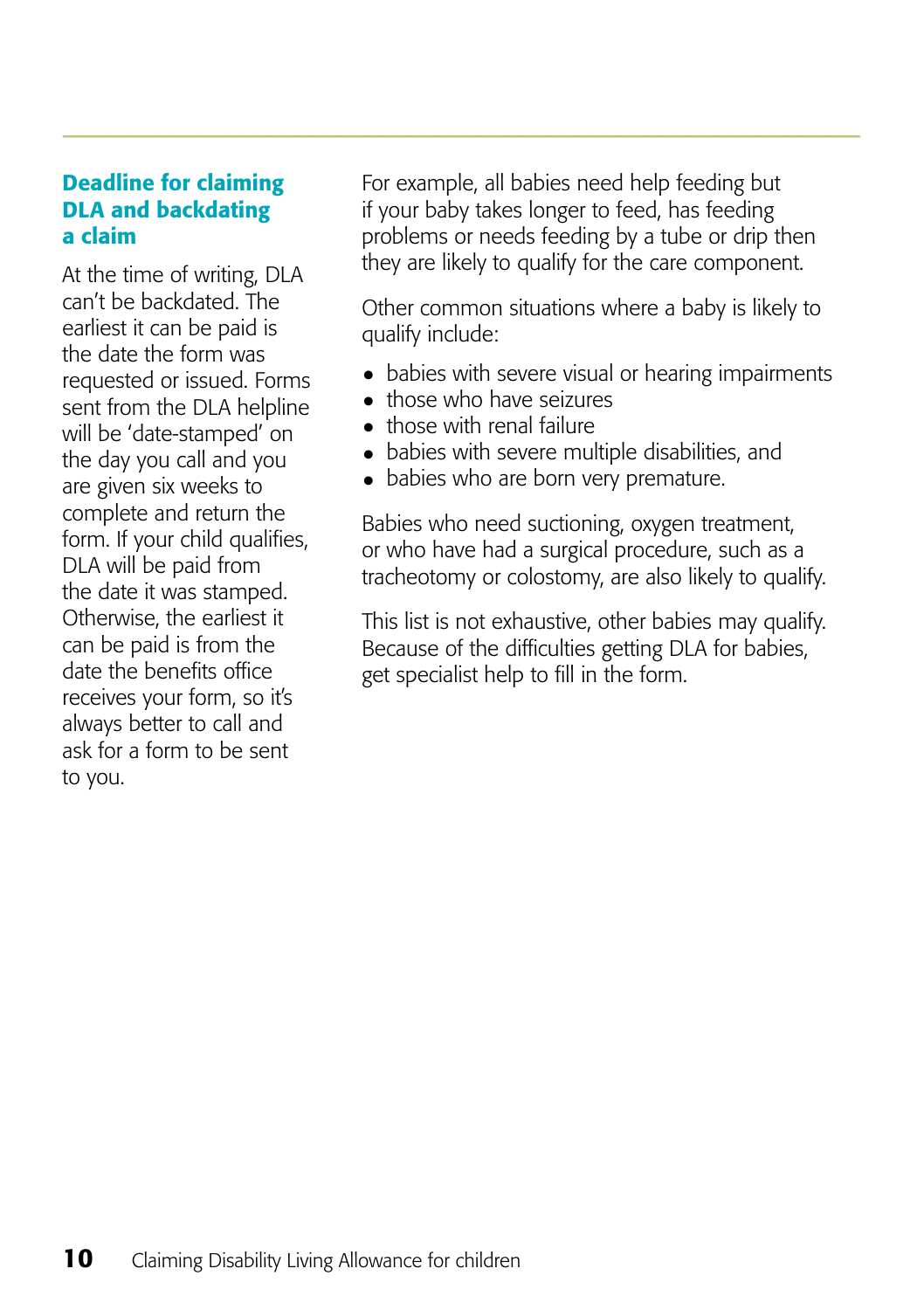# **Completing the DLA1A Child form**

The form has 41 pages. Not surprisingly this can be off-putting for a lot of parents. You may also feel that certain parts of the form are not relevant to your child. But it is important to read all the questions carefully just in case. Not saying that your child needs help at night, even if it is for just 20 minutes, could make a big difference to the decision that is made on their claim.

It is worth reading the Information Booklet which comes with the form, and try using the 'daily diary' sheet at pages 29–31 of the booklet.

The following section is a brief explanation of some of the more difficult parts of the DLA1A Child form with comments about the kind of information to include.

When you fill in the form try to use examples and anecdotes to describe your child's needs wherever possible. Don't just rely on the tick boxes.

When you fill in the form you may feel that some of the pages don't have enough space to capture the complexity of your child's needs. There are extra boxes at pages 18, 36 and 40 if you need to give more information about your child's needs. You can also attach extra pages of information if you feel this is necessary.

Please remember that a decision on your child's claim will be made by someone who has never seen your child and who may have little or no knowledge about your child's condition. It is important that you make clear all the extra care and support that your child needs – don't assume that the decision maker will already have this understanding.





*Get help to complete the form. Call our freephone helpline for details of local organisations that can help* 

 $\tilde{\mathcal{Q}}$ **0808 808 3555**  ⊠

**helpline@contact.org.uk**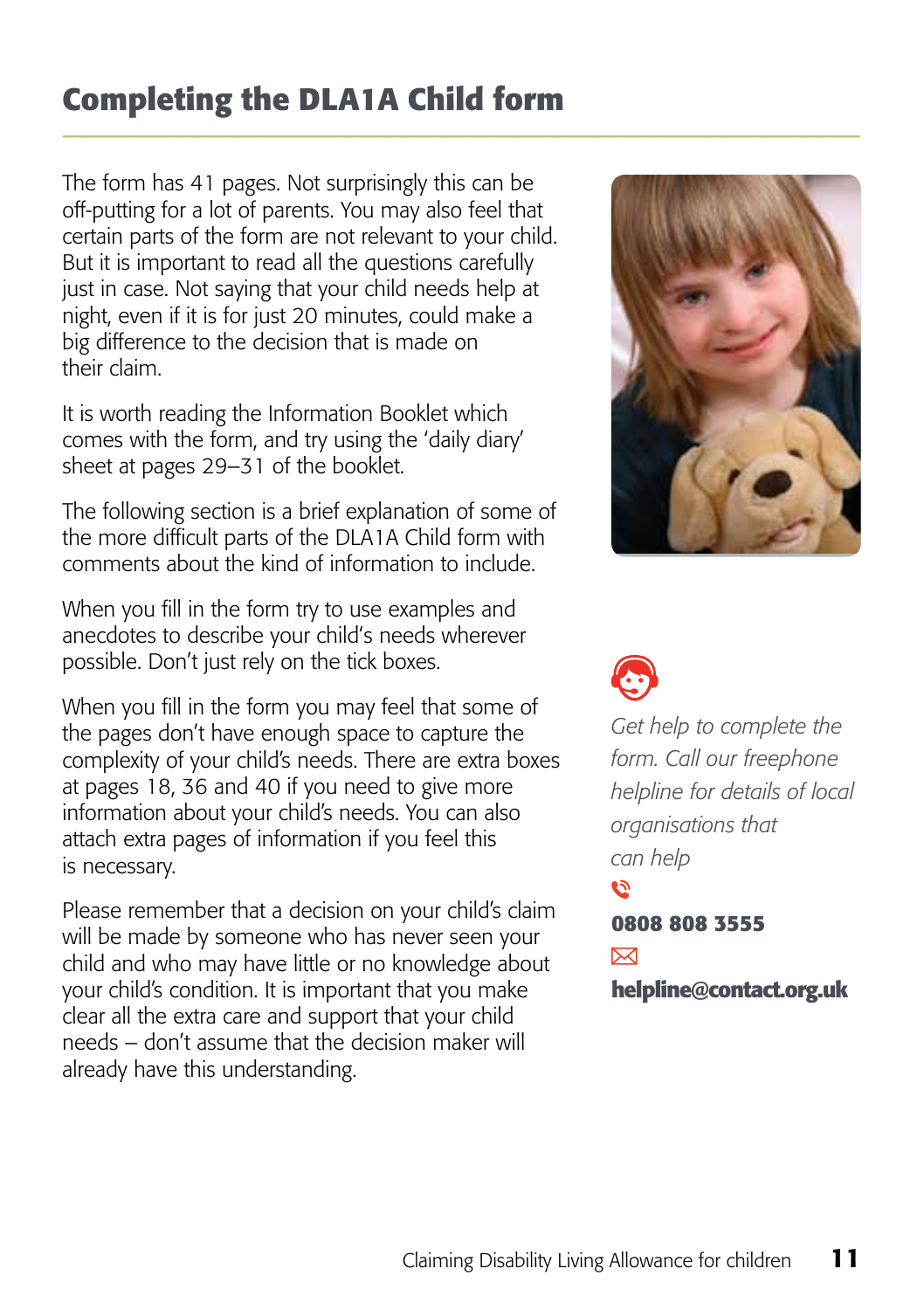## **General tips on completing the DLA form**

**Take your time and don't try to finish it in one go.** The form is long and needs lots of information. Read through it first before putting pen to paper so you have an idea of what's needed.

**If possible get specialist advice from a welfare benefits adviser or someone else who is familiar with completing the form.** This will increase the likelihood of your child being awarded the right level of DLA. Call the Contact freephone helpline if you would like details of local organisations that can help.

**Keep a diary for a week before tackling the form.** Include details of the amounts and types of care your child needs during the day and night. This will be useful when you fill in the form and can be used as evidence. It will also be a useful aid in helping you think about all the extra help your child needs. (See pages 29-31 of the Information Booklet that comes with the claim pack).

#### **Cross out mistakes rather than using correcting fluid.**

**Cive as much information as possible.** You can write outside of the boxes and attach extra sheets if you run out of space.

**Don't play down your child's condition.** Although it's hard, try not to include details of your child's abilities and achievements. Include the bad days, as these will give the decision maker's an insight into the full extent of your child's needs.

**If your child has a fluctuating condition use the terms 'bad days' and 'better days' to describe the changes in their condition.** Using terms like 'good days' or 'normal days' can imply your child needs no extra help on these days.

**Say how often your child needs help, rather than how often they get help.**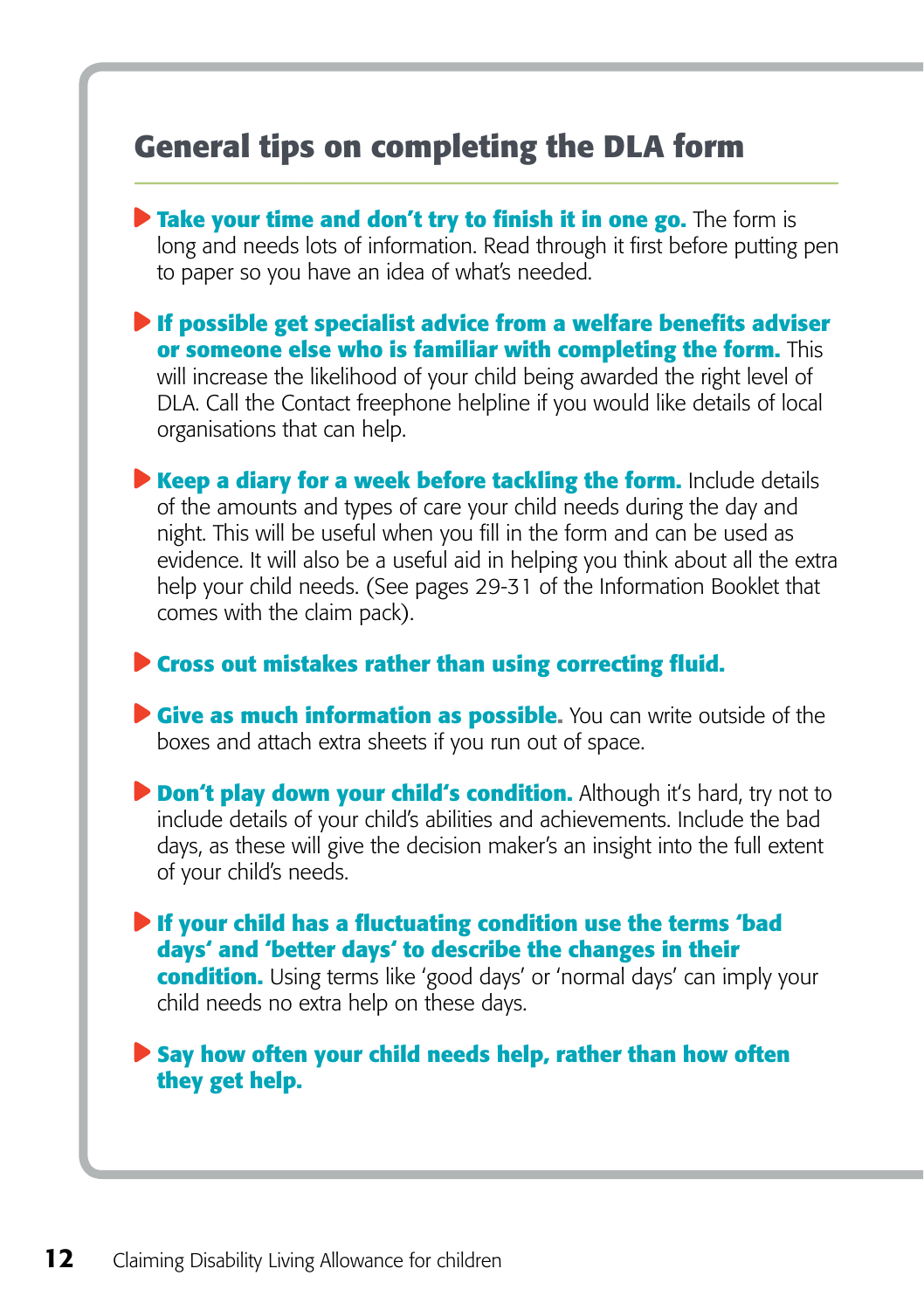**Show how your child's needs are different to those of other children of the same age.** Is your child's level of competence age-appropriate for different tasks? If you have older children compare their needs at the same age or compare your child's needs with those of a friend or family member's child.

**Ask yourself – have you included enough detail to convince someone who hasn't met your child?** The application will be assessed by someone who hasn't met your child and who may not be familiar with your child's condition. If they have a rare condition, you may have information about it you can include to help the decision maker understand more. We have information on hundreds of conditions, including rare ones, on our website at www.contact.org.uk, or you can call our freephone helpline and ask for a copy to be sent to you.

**Include supporting evidence with the form if you have it.** This can be medical reports, speech and language assessments, psychological reports, and a statement of special educational needs – anything that supports what you've said in the form. But don't delay making a claim if you haven't got these reports yet, as DLA can't be backdated and you could lose out. If you write on the form that you'll be sending further information the decision makers should accept it.

**P Read through the form before you send it.** Have you included enough information? Have you answered all the relevant questions? Are your contact details correct? Have you missed anything? Is the professionals' evidence complete?

**Keep a copy of the form and any supporting evidence for your records.** You might need it if you are unhappy with your award and wish to challenge the decision. It will also help you when the claim is due for renewal or if you want to apply for a different rate later on.

**P** Reward vourself when the form is finished. Filling in the DLA form can be time consuming, and because you're concentrating on the things your child can't do, stressful and demoralising. But if you get the DLA it will be worth it in the end.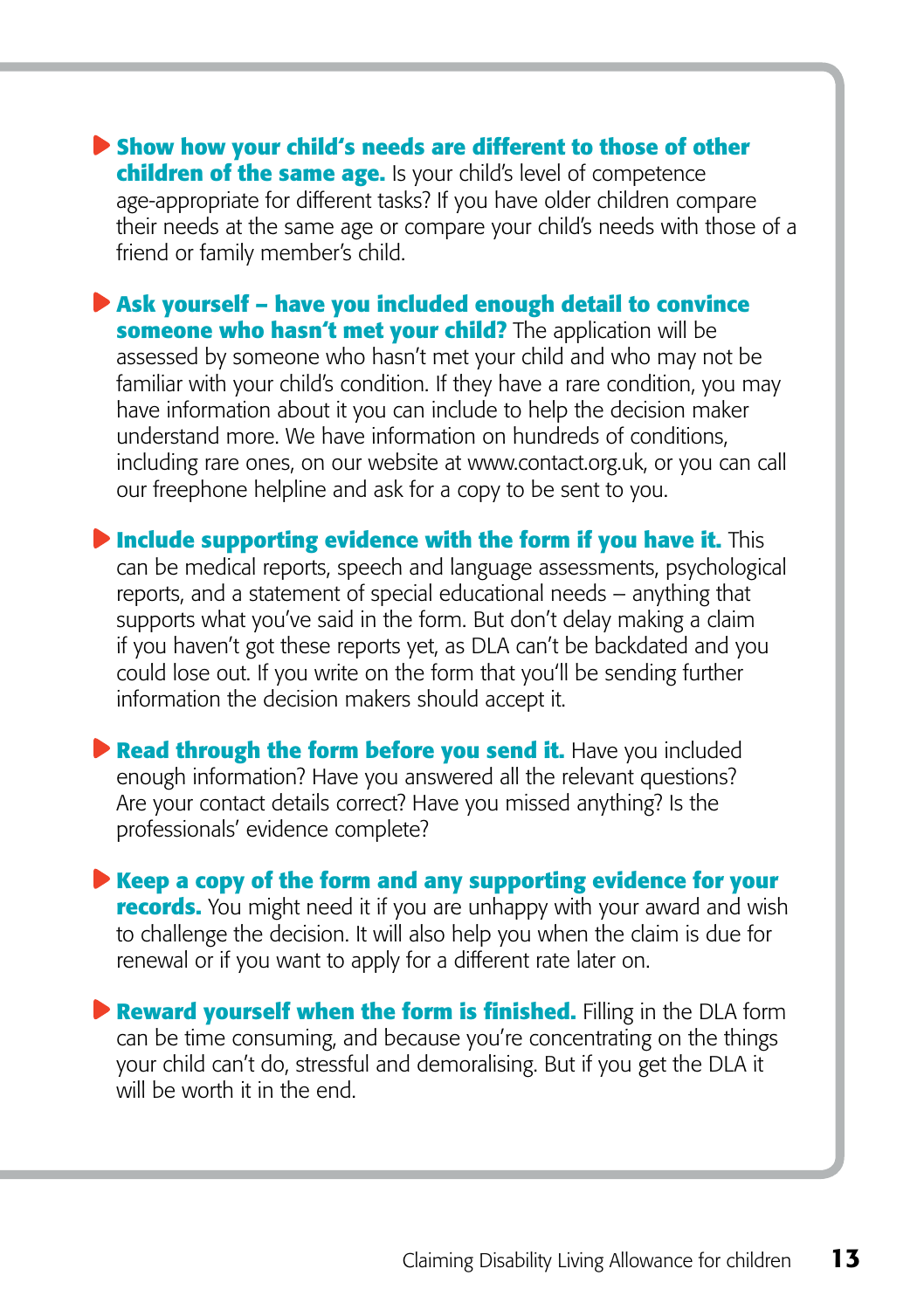# **Tips on completing the DLA form**

#### Questions 1–18: *General information about your child*

These questions gather general information about your child including details about their identity, nationality, disability, and details of any medical or health professionals involved in their care. This section also asks you about any stays your child has had in hospital or residential care within the last 12 months.

#### Question 20: *Statement from someone who knows the child*

A paid carer, relative or friend, health care professional, social worker or a teacher can fill this in. Ideally, it should be written by a professional with regular involvement in your child's care, like a medical specialist, or if your child's needs are mainly to do with learning, ask a specialist teacher.

It is very important to check that the statement is supportive and not harmful to the claim. Copy the blank statement page and give it to the person writing the statement. You can attach it to your claim. If you're unhappy with what they have said, you can ask them to change it, but if they won't, you can ask another professional to write this part or just leave it blank.

#### Question 22: *Your child's*

*illnesses or disabilities* 

You don't need to enter a lot of detail here but make sure you write the name of each condition your child has been diagnosed with, for example 'ADHD' or 'Down syndrome'.

If your child doesn't have a diagnosis, or if they have difficulties separate from a diagnosis you've already mentioned, put a general description of these too (for example 'eating and feeding problems' or 'behavioural problems').

#### **> QUESTION 24**

If your child's condition varies, you can still get DLA as long as there is a pattern of substantial care needs or mobility problems. They might have days or weeks when they need less help.

When filling in the form, tick any of the boxes which apply to your child, even if it doesn't apply all the time. You can explain more about any variation in needs in the boxes below each set of tick box questions and at question 65 about 'more information'.

It is a good idea to keep a diary over a period of a week or longer if your child's condition varies a lot.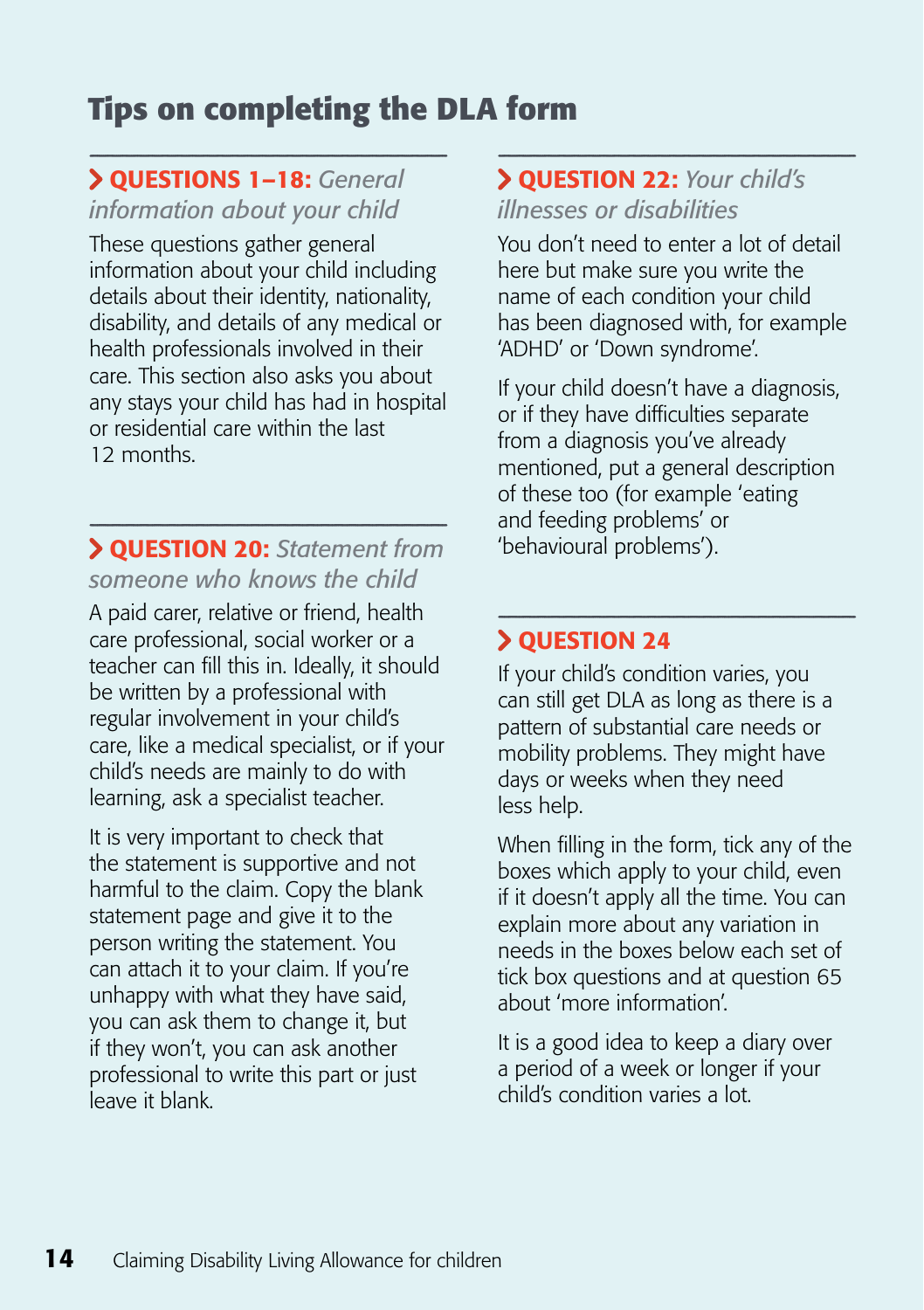Use the terms 'bad days' and 'better days' to describe the changes in your child's condition if they have a fluctuating condition. Using terms like 'good days' or 'normal days' can imply your child needs no extra help on these days.

## Questions 25–36: *Mobility*

Remember, help with mobility applies to children whose problems getting around are caused by learning or behavioural conditions, as well as children with a physical disability.

If your child has physical problems which affect their walking outdoors, you should answer questions 25–31 and questions 33–36.

If your child can walk it is important to describe how they walk (for example with a limp or shuffle).

List the effects walking has on their condition. This may include fatigue, breathlessness or nausea, or that walking makes their condition worse.

When assessing how far your child can walk, remember that any distance covered after they've started to feel severe discomfort is not counted. Ask yourself:

- does your child walk more slowly than other children of the same age?
- does their manner of walking make it difficult to get along?
- do they get uncomfortable or tired after a short distance?
- do they fall or stumble a lot?
- does the effort of walking seriously affect their health?

If your child can walk but needs guidance or supervision, you should answer questions 30–36.

The notes on page 13 of the form suggest that you should only complete questions 32–34 if your child is aged five or over. But if your child is aged three or four and has severe behavioural problems or refuses to walk, you should fill in these questions. Some children with learning disabilities or autism spectrum disorders can qualify for higher rate mobility because of severe behavioural problems from age three. See the earlier section of this guide at page 7.

Think about why your child needs more guidance or supervision than children the same age.

- does your child have behavioural problems which could lead to danger?
- do they have a learning or communication problem which means they could get lost or are more vulnerable to danger?
- does your child have a visual or hearing impairment and need extra help with following directions and avoiding obstacles?
- does your child's hearing impairment mean they can't hear dangers coming from behind?
- are they likely to stumble or fall without someone's help?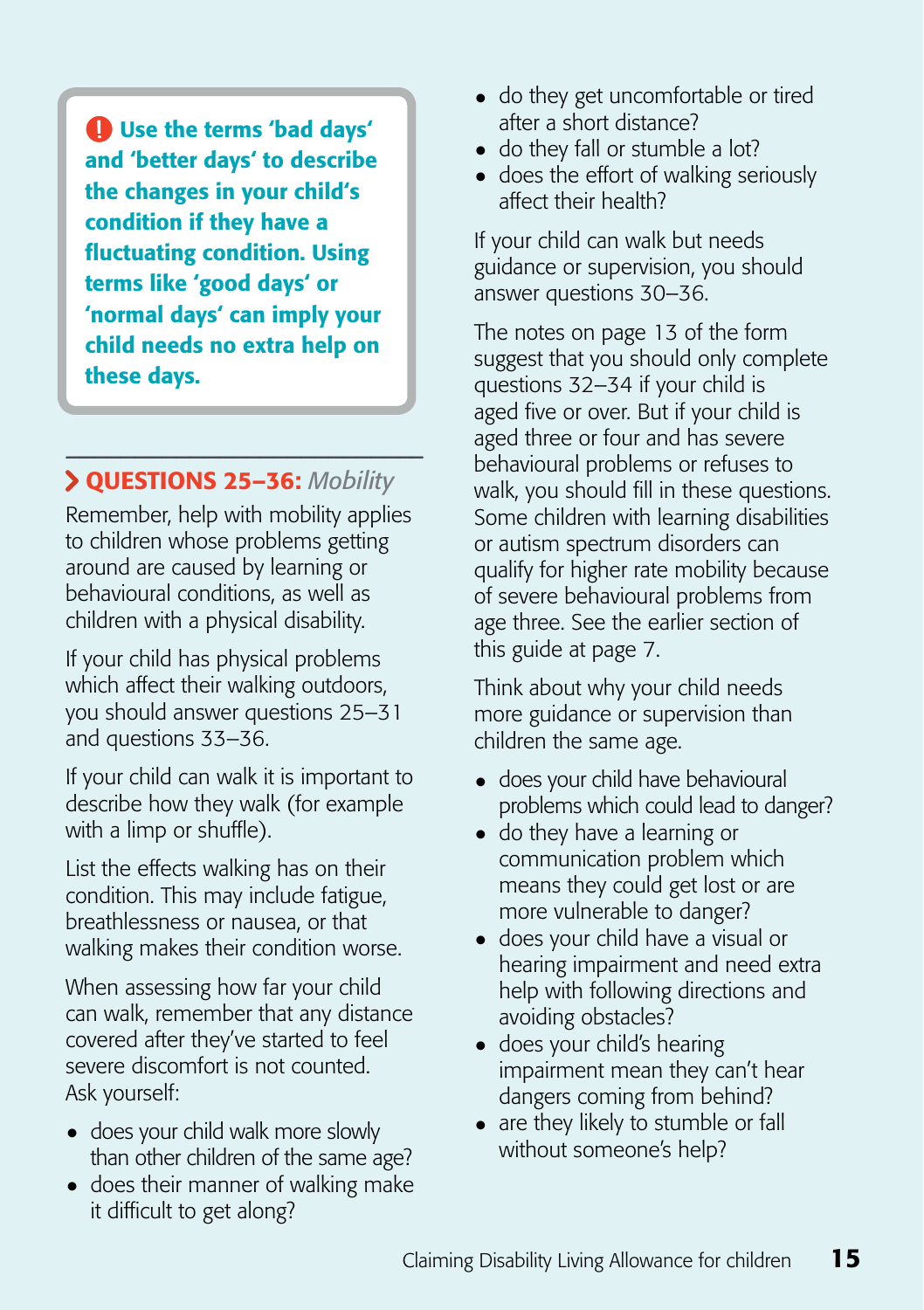**Help with mobility applies** to children whose problems getting around are caused by learning or behavioural conditions, as well as children with a physcial disability.

## **> QUESTION 32**

Also asks about unpredictable behaviour, the need for restraint and refusal to walk. These questions relate to the higher rate mobility and severe behavioural problems. See page 7 for more details.

If this describes your child's behaviour then it is important to give as much detail as possible. Here are some examples:

- does your child regularly refuse to walk, or do they have to go through rigid regimes to get anywhere?
- do they get distressed and likely to hit out at you or other people, or harm themself in some way?
- do they run away suddenly without attention to dangers like traffic?

## Question 36

This asks you the date your child first started to have the problems with getting around you have described. Your child must have had mobility problems for at least three months before they can get any payment of the mobility component. An exception to this is made if a child is terminally ill under the special rules.

#### Questions 37–55: *Your child's personal care needs*

These sections cover the extra help your child needs with their day-to-day care. Fill them in not only if your child needs physical help or support but also if they need encouragement or verbal prompting, with tasks.

Try to think about how your child's needs differ from a child of the same age without any disabilities. Make clear if you have to do more to help your child or if things take longer to do.

#### Question 37: *Getting into and out of bed*

Explain any discomfort your child experiences because of pain or stiffness when waking up.

They may be physically unable to get out of bed without help. Or they might not have the motivation to get up because of their condition and need lots of reassurance and persuasion to get out of bed. Medication may also affect your child's sleep and waking up.

Explain if you have to get up straight away in case they do something dangerous or are disruptive.

Think about similar difficulties when going to bed. Your child may still be wide awake when put to bed or refuse to settle.

Explain what help you give them to overcome this, like comfort and reassurance techniques, or medication, or treatments. You should also say how long this takes.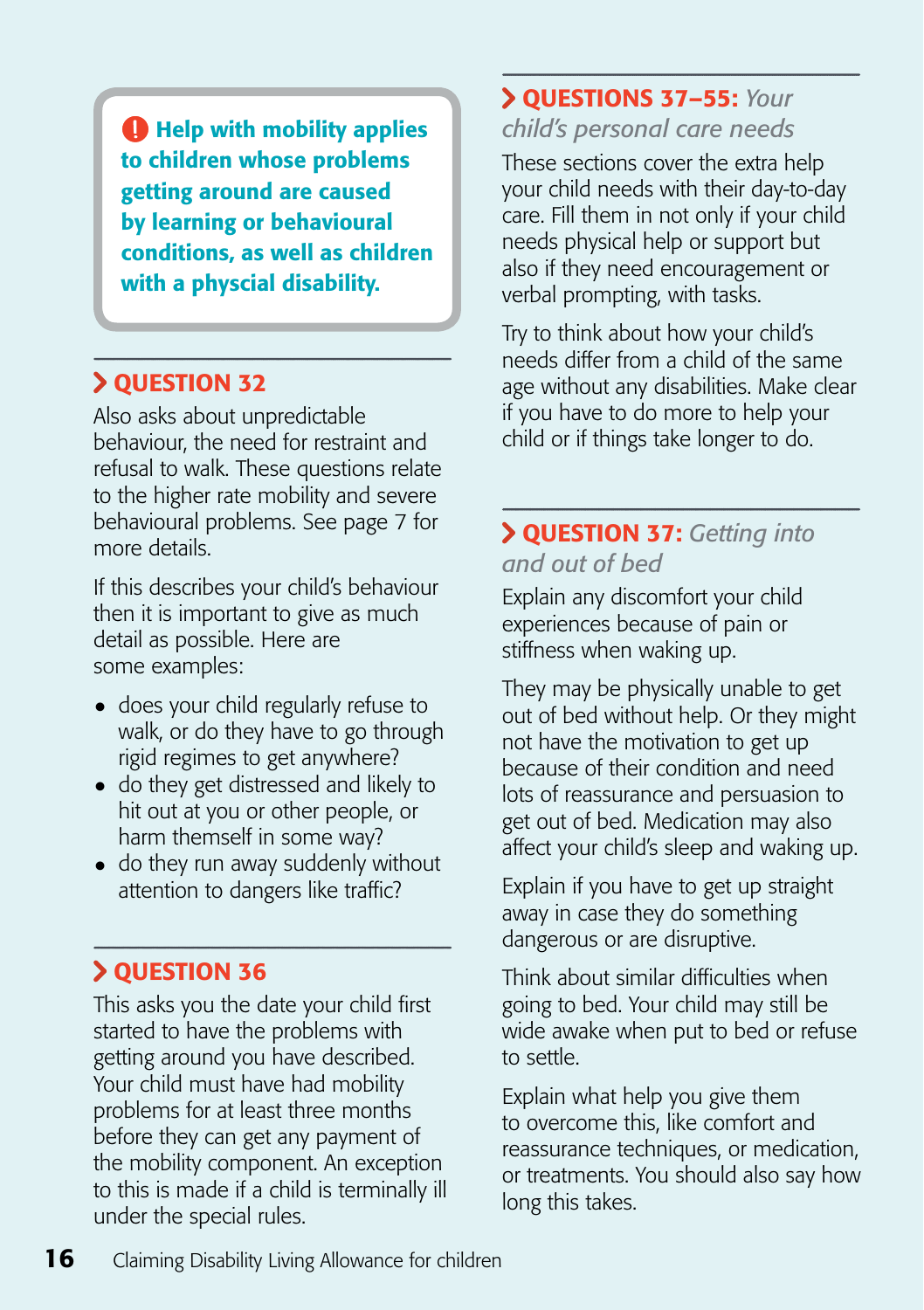## Question 38: *Toileting needs*

You will need to explain any difficulties during the night at Question 53. As well as writing about what help you give your child to stay clean and manage their continence (washing, bathing, applying creams, changing pads, checking clothing or changing bedding), you also need to give information about any difficulties. These can include:

- more frequent bowel movements or episodes of wetting
- any resulting pain or distress
- constipation
- problems with transfer to and off the toilet
- not wiping themselves
- playing with faeces or missing the toilet
- problems with undoing zips or buttons
- taking underwear or clothing on and off
- prompting and reminding your child to use the toilet and to wash their hands afterwards
- help with any equipment
- refusing to use the toilet.

# Question 39: *Your child's*

## *needs when moving about indoors*

Include here a description of the help your child needs getting around inside. For example, your child may have mobility difficulties that mean they:

• need extra help moving from room to room, or

- getting on and off chairs and other furniture, or
- getting up and down internal stairs, or
- need help transferring in and out of a wheelchair they use indoors, or
- if they have a visual impairment they might need help to get around safely
- if your child does not have mobility problems indoors they might need prompting to move around, or reminded which room to go to, or they might need you to go with them.

## Question 40: *Bathing, showering and hygiene*

Washing and bathing includes all issues with personal hygiene.

Your child may need extra help bathing, washing, or showering and they might take longer than other children of the same age. For example:

- they may need help to stand to wash or shower
- if they're sensitive to touch, then brushing teeth or hair may be painful so could take longer
- you might have to supervise them while they bathe or wash, if for example, they can't tell the difference between hot and cold, and risk being burnt
- your child may refuse to get in or out of the bath or may be too tired
- they may need to wash more often than other children, or you may need to remind and encourage them to wash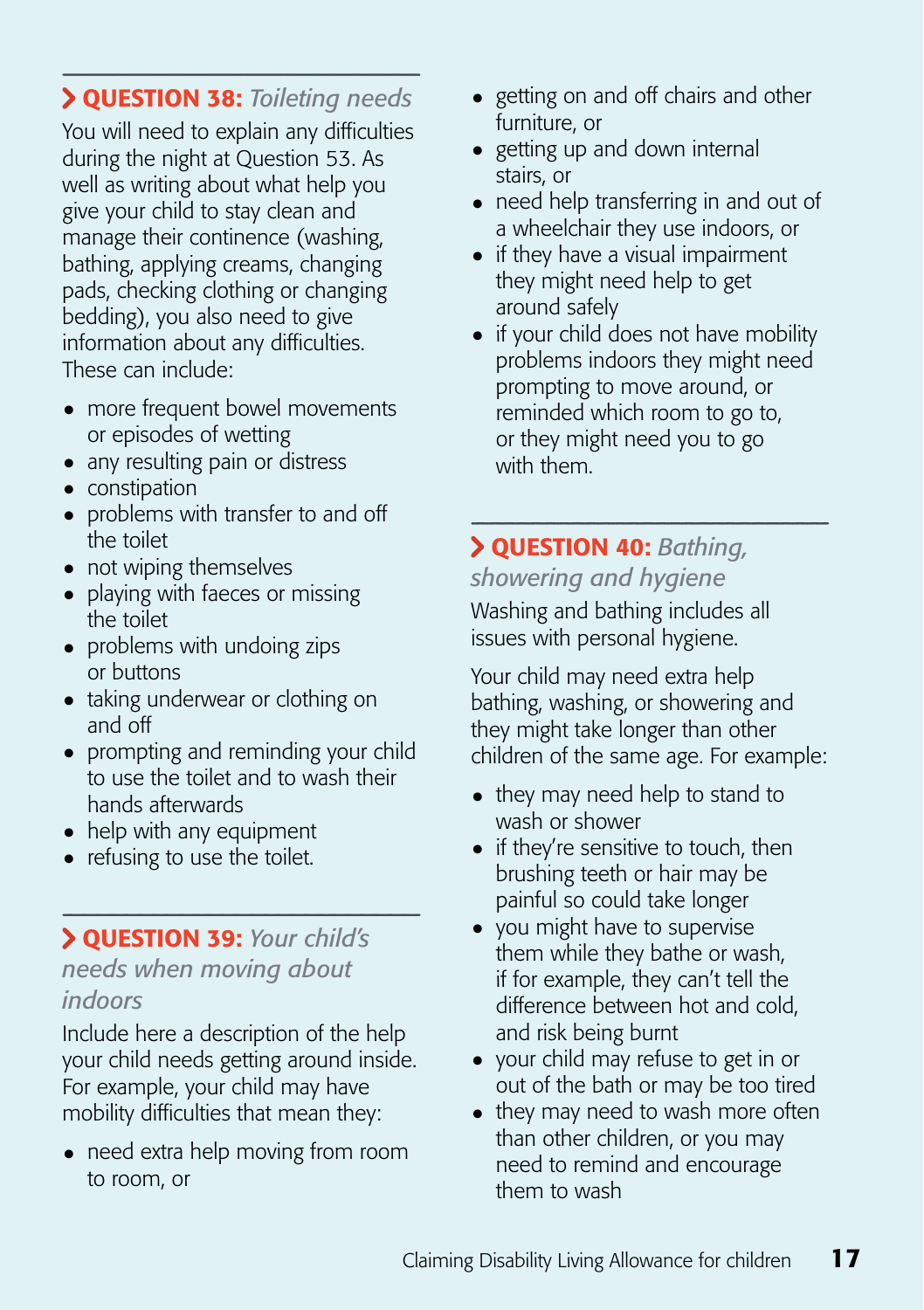- washing and bathing may be difficult because of dressings, or a line into a vein that needs to be kept dry or sterile
- or you might need to take off other equipment which makes it more difficult for you to communicate with your child.

#### Question 41: *Getting dressed or undressed*

Include things like:

- help your child needs with fastenings like buttons, zips, buckles and laces which may be painful or problematic for them
- help they need if reaching to pull items of clothing on or off is difficult
- if they are uncomfortable with dressing or undressing in front of others because of a physical difference
- if they are visually impaired or have a learning difficulty, they may need help to choose clothes that are appropriate for the weather, that match, and help to put them on in the right order
- if your child needs to follow a rigid routine which can make dressing or undressing take longer
- if your child has a behavioural difficulty and becomes easily distracted and needs lots of persuasion and encouragement to come back to the task.

#### Question 42: *Eating and drinking (including breastfeeding)*

Here you should list any problems your child has with sucking, chewing and swallowing, and any equipment like a feeding tube to help overcome those difficulties. For example:

- does your child have a special diet which needs special and careful preparation?
- do they have to eat regularly at specific times of the day?
- does eating cause pain or nausea which discourages them from eating?
- children with visual impairments may need help to locate and eat food
- children with learning difficulties, visual impairments or food allergies may need supervising to make sure they don't eat anything harmful.

 Question 43: *Your child's medical and therapy needs* 

#### **Medications**

As well as giving details about medicines, include any difficulties your child has receiving them or taking them by themself (forgetfulness, discomfort, distress, side effects). Describe how you help overcome this (encouragement and reassurance, even after medication has been given).

As well as injections and tablets, include information about any eye drops, creams, dressings and enemas your child needs.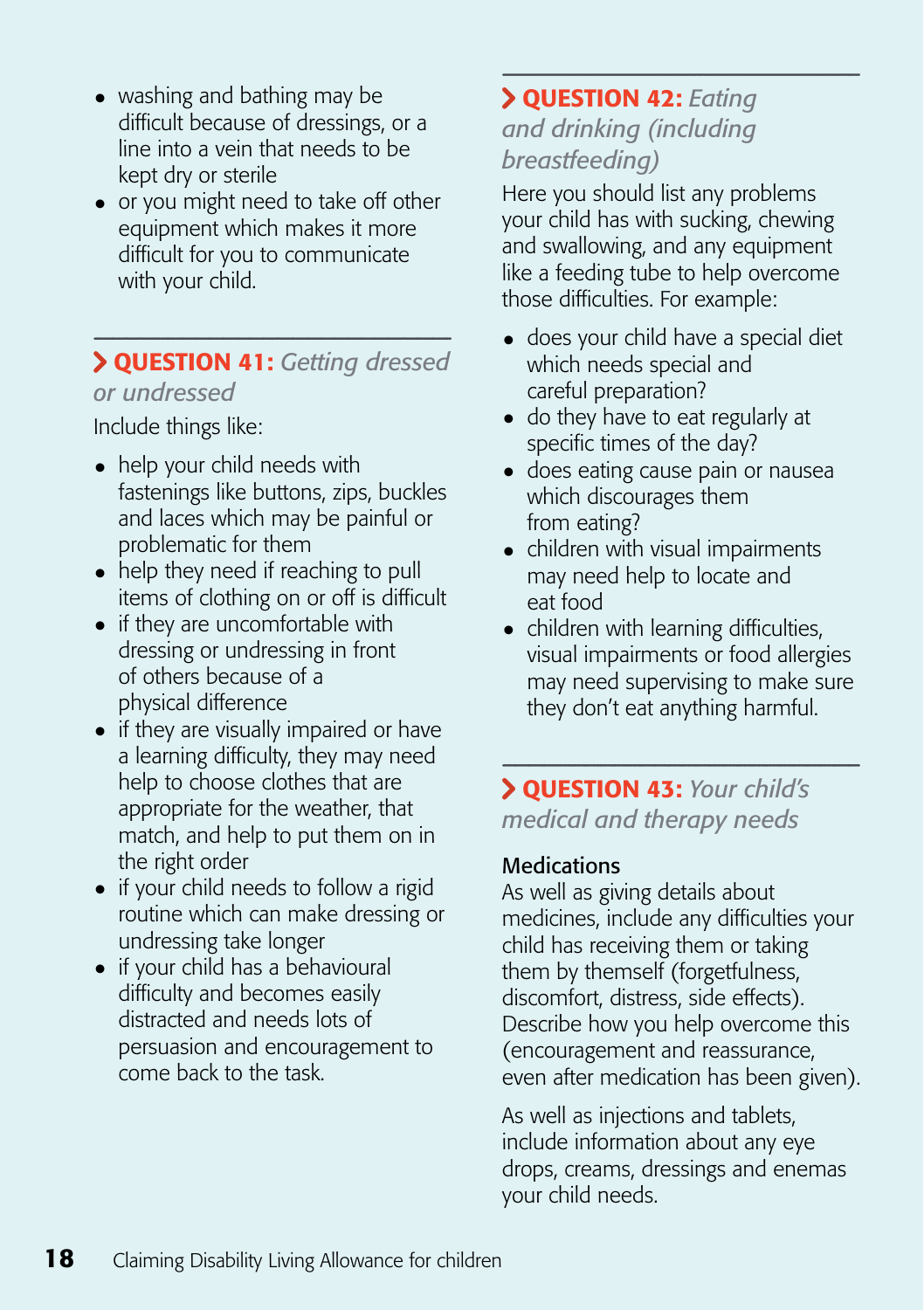#### Therapy

Include details of any physiotherapy, speech therapy, hydrotherapy, play therapy, counselling and behavioural therapy. Include any exercises you have to do at home.

Therapy also means help with any medical equipment. This includes nebulisers, monitoring equipment, meters, needles for injections or blood tests, thermometers, tube feeding, catheters and breathing equipment.

List any difficulties with using equipment, help you give to your child and the length of time it takes. Include time spent on preparing and cleaning equipment.

## Question 44: *Difficulties with seeing*

This section gathers information about the extent of any visual impairment your child has.

As well as filling in this section, it's important to make sure you also explain how your child's visual impairment impacts on any of the specific areas covered in the other parts of the form.

For example, a child with a visual impairment may need help with dressing, with washing, teeth brushing and looking after their appearance, help at mealtimes and help to get around safely both indoors and outside.

Young children with a visual impairment may also need more help in learning through play.

If a child can't see everyday objects, they are less likely to become spontaneously curious about things around them. As a result, you may need to spend much more time actively introducing objects through touch or verbal description. This should be taken into account as extra care and support.

School-age children may require help with reading, not only school books and texts but also from boards and projectors. They may need help in describing graphs, pictures, charts or scientific experiments.

They may also need guidance and supervision, not only to get to and from school but also to get around the school and playground, and to take part in physical education (PE).

If your child has a certificate of visual impairment you should send a copy of this along with the form.

**It is important to say** what help your child needs because of problems with vision or hearing. You may have to spend more time explaining everyday things such as what is happening on the television.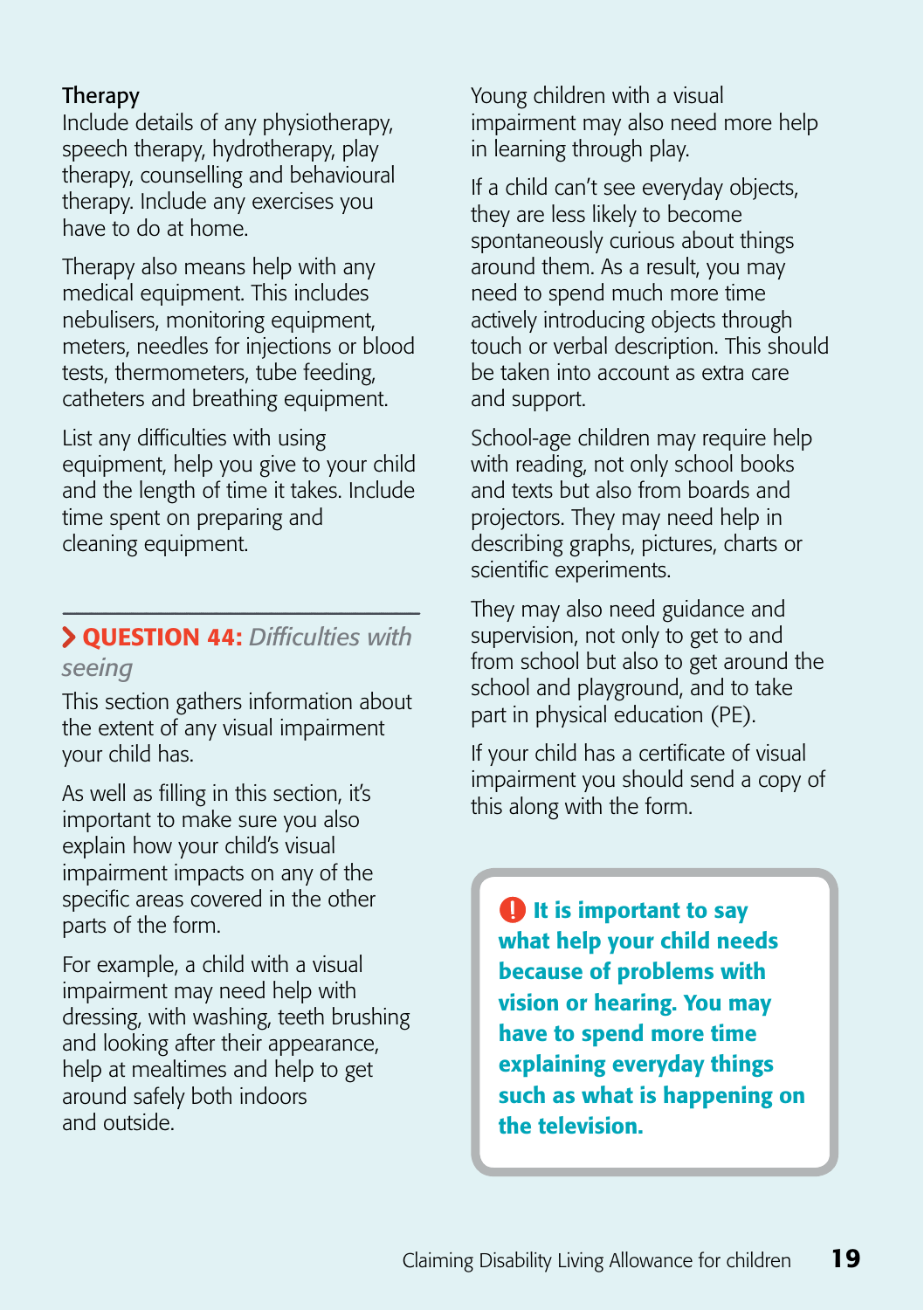#### Question 45: *Difficulties with hearing*

This section is to find out the extent of your child's hearing impairment.

As well as completing the questions on the form, it is important to explain help your child needs because of hearing loss. You may be able to explain their need for extra help or supervision throughout the rest of the form.

Perhaps it takes longer for your child to receive instructions about how to carry out certain activities. You may have to spend more time explaining everyday things such as what is happening on the television, or bringing to their attention certain sounds such as traffic, alarms or announcements.

Things to consider might be your child's need for extra supervision because they can't hear danger approaching. They may become upset easily as they don't get a warning of when things happen.

You might have to make more effort to get their attention so that you can speak to them face to face. They may need help with hearing aids – taking them off, putting them on and adjusting them.

Include any evidence from a specialist which shows the extent of your child's hearing loss.

If your child needs help to communicate with other people fill in questions 46–47.

## Questions 46–47: *Speaking and communicating with people*

A child may be unwilling to communicate because they have a limited understanding of their environment, or only choose to talk about things they feel are relevant to them and are comfortable with. Your child may become angry or frustrated trying to communicate. For example:

- a child with hearing loss may only be able to communicate with people who sign, or may be able to lip read, but only people they know well
- a child with a learning difficulty may also depend on a form of non-verbal communication but find this difficult with people they don't know
- they may have difficulties understanding facial expressions and body language.

Write down the different ways your child is helped with communication and what would happen without this help.

#### Question 48: *Blackouts, fits and seizures*

This applies if your child has symptoms like fits, convulsions, fainting, dizziness, loss of consciousness, or asthma attacks.

Explain when these attacks happen, how often, and if there are any warning signs beforehand. What happens during and after an attack?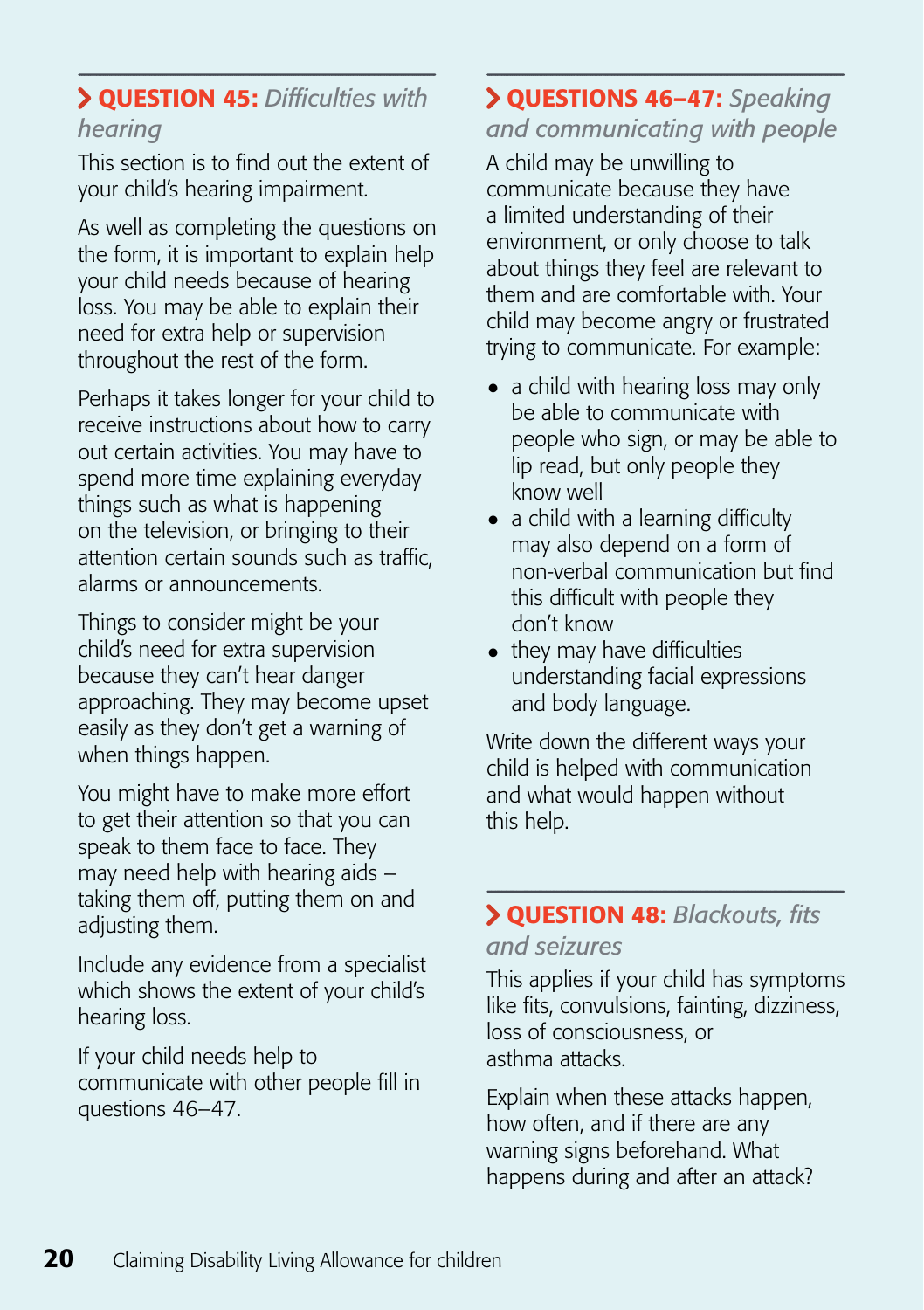For example:

- is your child incontinent?
- do they injure themselves?
- do you need to clean up after them, change bedding, clothing, and attend to injuries? How long does this take?
- are they left feeling dizzy, exhausted, or aggressive and take a long time to fully recover? How long do they need to rest or need reassurance?

Remember – if your child has attacks and needs someone to keep an eye on them all the time, write this here.

## Question 49: *Supervision your child needs during the day*

This section looks at whether your child needs someone to watch over them during the day to make sure that they are safe and to ensure that they are not a risk to themselves or to others.

All young children, whether disabled or not, routinely require supervision. So the younger your child is, the more important it is for you to say how the supervision they need is greater, or different, to another child of their age.

Think about what could happen to your child without regular or frequent supervision. For example:

- a child with poor coordination may fall and hurt themselves
- children with hearing or sight difficulties may not be able to hear or see dangers
- a child may have seizures, asthma

attacks or breathing problems, particularly if they over-exert themselves or become excitable and no-one's there to stop and calm them

- eating the wrong food or drinking the wrong amount of liquid may have serious consequences
- your child may be prone to dribbling, or there are other bodily fluids you need to check to make sure they are constantly dry to avoid sores and other complications
- $\bullet$  a child with behavioural problems may harm themselves or another person.

## Question 50: *Help with development*

This section includes help that your child needs to interact with and make sense of the world around them.

For example, your child may find it difficult to interact or play with others. This may be due to problems with understanding or communication.

They may need to spend time on their own because their behaviour becomes aggressive or inappropriate. This may affect your child's development through play. They may need help to play with other children and in how they should behave.

Any physical difficulties can also make it harder for children to play because of difficulties with coordination or manipulation. A visually-impaired child may need more attention than others.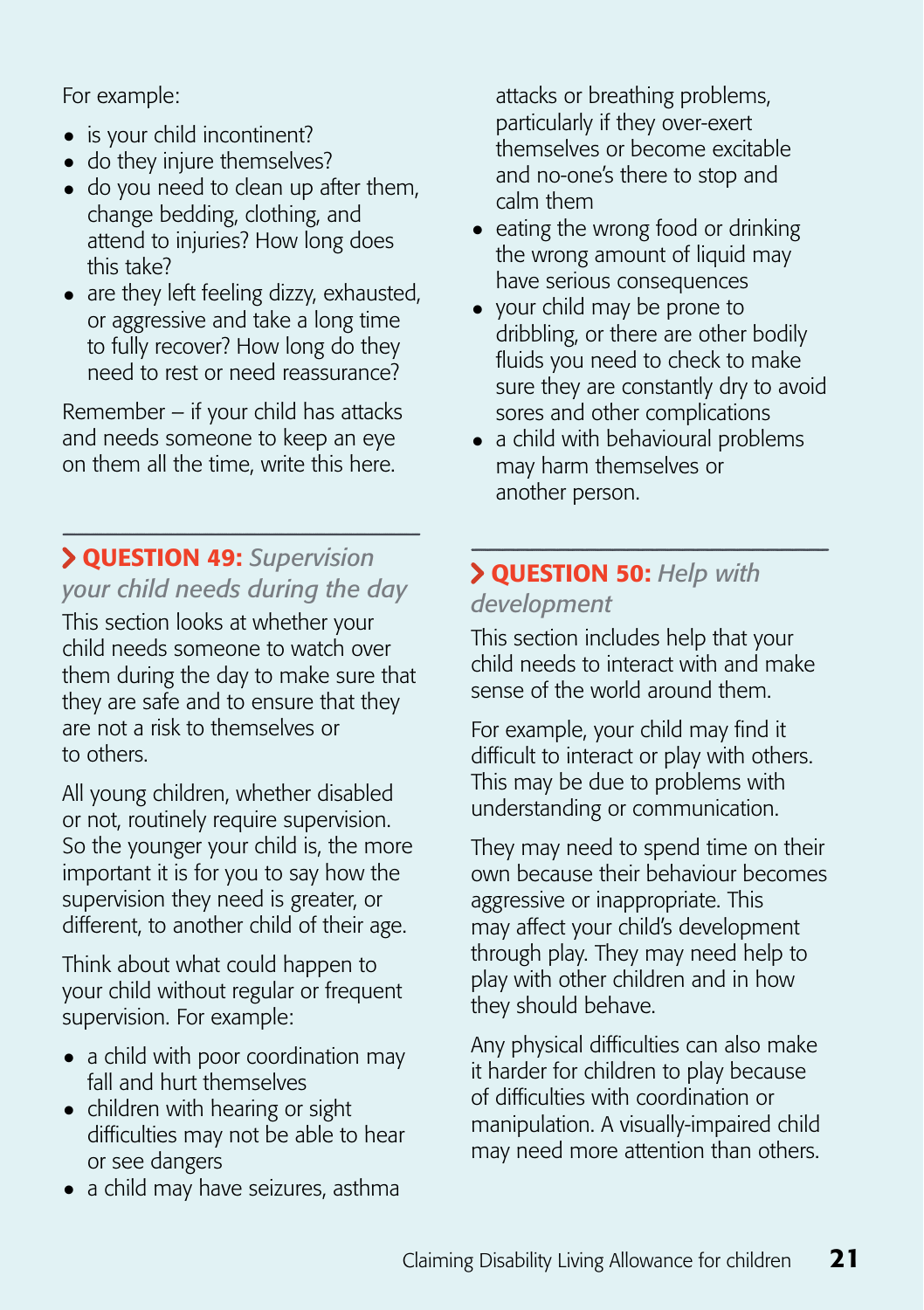Specially adapted toys or tactile toys don't necessarily mean difficulties with play are resolved, because your child might need help finding or manipulating the toy, otherwise they'll become frustrated. They might need help maintaining their interest which means you need to give them extra attention. Or you may need to supervise to prevent harm to your child or other children.

## Question 51:

*Encouragement, prompting or physical help at school or nursery*

This section gathers information about any extra support, care or supervision your child needs at school or nursery.

This can include any extra support to help them learn, but also any extra help they need to manage behaviour, get around the school or nursery safely or to mix with other children in the playground. You should also think about whether they need help at school with things like using the toilet, taking medication or having their lunch.

If your child has a statement of special educational need, Individual Behaviour Plan, Education, Health and Care plan, or in Scotland a co-ordinated support plan the claim form asks you to send these (see page 6 of claim form). However, if you feel that your child's statement or plan does not fully reflect all of their needs it is important that you make this clear somewhere on the claim form and highlight any other

needs not identified in the school or nursery report.

If you feel that the school report misrepresents your child's needs you may choose not to submit it at all. Call our freephone helpline for further advice.

#### Question 52: *Help with hobbies and social activities*

Include here details of any help your child needs when they go out during the day or night for social and leisure activities, and any support needed for hobbies.

This includes visits to the park, clubs, sport activities, going to the cinema, swimming, visiting relatives, drawing, playing on the computer, and watching television. These are just some examples and you should include any interests that your child has and what help they need.

If there are activities your child would like to do if only they had extra help, then list the additional support that would be needed to allow this.

 Question 53: *Any help your child needs during the night*

Complete this section if you have to get up in the night to help with your child's care needs.

Night-time is the time between when you go to bed until you get up. If you stay up later than you want to because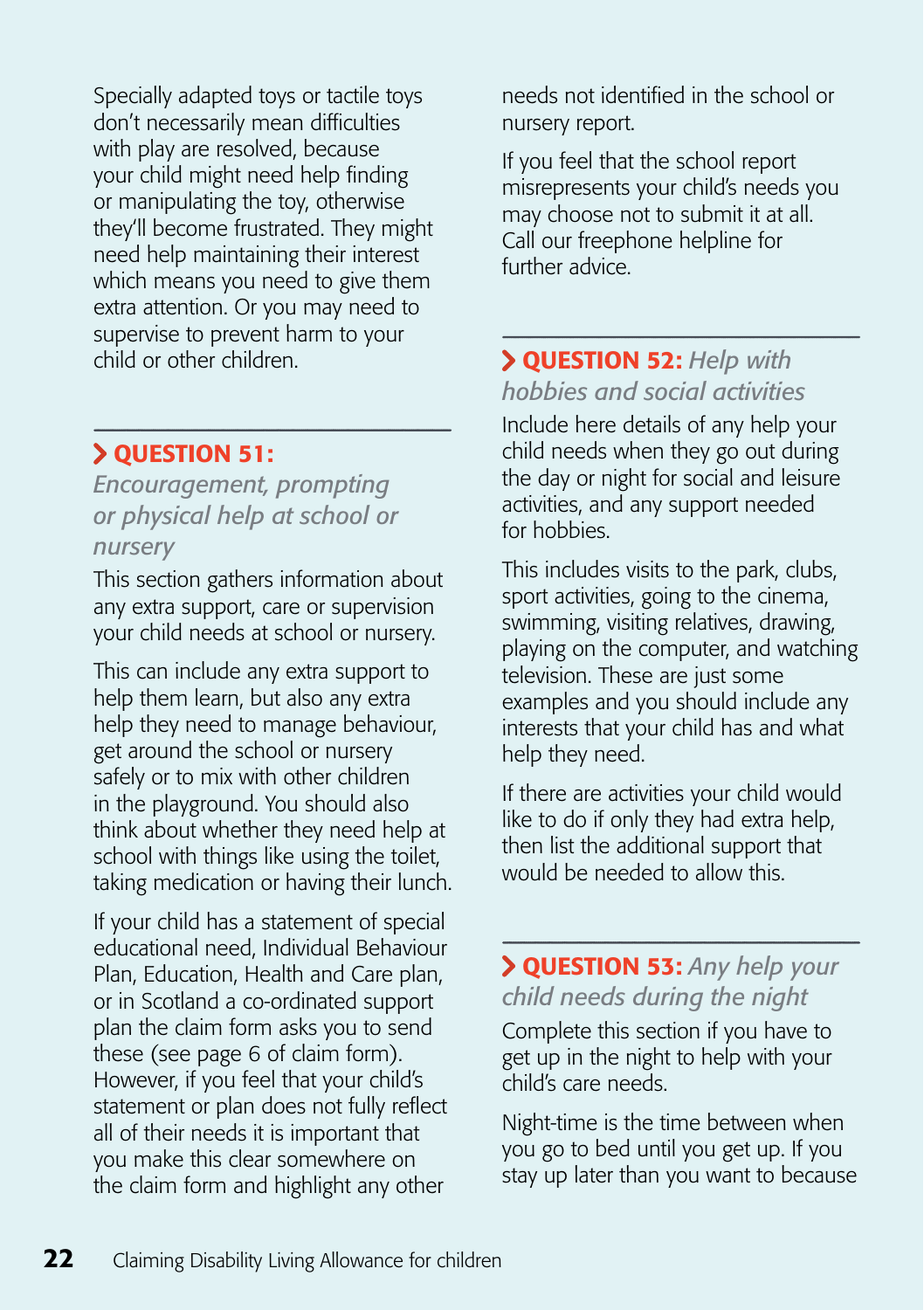your child does not settle in bed, or if you get up very early, these times also count as night-time.

These are just some examples of night-time needs:

- some children require physical help to get back into bed after falling out, or to turn over during the night
- re-arranging bedclothes if they become tangled or fall off
- your child may have problems with continence or night sweats and you need to change the bedding and to deal with any wetting or soiling
- your child may need help with medication or equipment at night, such as an inhaler or nebuliser, or feeding tube.

Use this section to say if you need to get up at night to give comfort to your child because they wake up upset and agitated, if they have a disturbed sleep pattern and can't settle or if they get up and wander.

#### **> QUESTION 55**

This asks you the date that your child first started to have the care needs that you have described.

Normally your child must have needed extra care or supervision for at least three months before they can receive any payments of the care component. An exception to this is made where a child is terminally ill and claiming under the special rules – see page 8.

#### Questions 54 and 70: *Extra*

*information and details of any attached additional documents to support your claim*

You may wish to use the space provided to explain more about your child's condition and how it affects them. For example, how their condition might vary, or how their mental health is affected by their condition.

Any document, letter or statement can be sent with the claim but it is very important to check that any evidence you send accurately describes your child's needs. If it doesn't then this may harm your claim.

Evidence can include information from a health professional involved with your child's care, like a GP, nurse, paediatrician, speech and language therapist, or occupational therapist. Call the Contact freephone helpline for more information.

Giving detailed medical information may lead to a quicker decision and reduce the chances of the Department for Work and Pensions (DWP) arranging for more reports on your child's condition (see section on page 6 of the form, 'Do you have any reports, letters or assessments about the child's illnesses or disabilities?').

Evidence of your child's special educational needs can also be attached (but see Question 51).

You can ask friends, carers or relatives to give supporting evidence.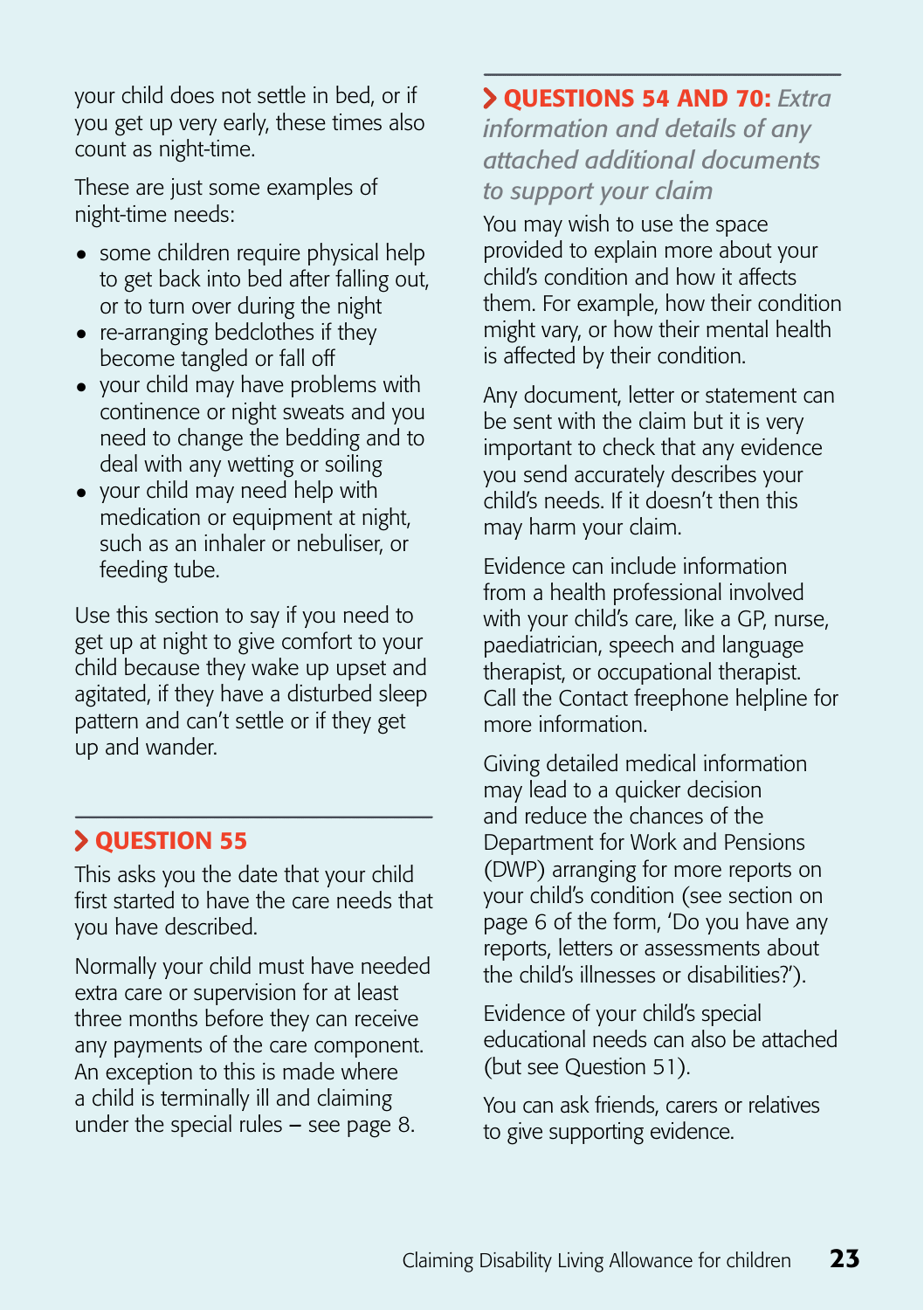A diary of the past week giving an account of your child's difficulties, the help you gave and how long it took each time can be very helpful.

If you're nearing the six week deadline, you should send the completed form off without waiting for additional evidence. Attach a letter saying you will send more evidence and when they can expect it.

#### If further medical information is needed for your claim

Your claim will be assessed by a 'decision maker.' If they're still unclear about how your child's condition affects their care and mobility needs, they can arrange for a DWP approved doctor to visit you to examine them and prepare a medical report. This can lead to delays.

If you feel the claim is taking too long, then you can make a complaint to the customer services manager at the office dealing with your claim.

## Mental health

There are no specific questions in the form about your child's mental health.

Children with disabilities, coping with their condition, can feel frustrated, isolated and upset at times. These can be described as mental health difficulties.

This could apply if your child is withdrawn, anxious or depressed, behaves aggressively or gets angry and is uncooperative.

They might act impulsively, have nightmares, or have difficulty coping with routine changes.

You may have been able to fit this into your answers to some of the other questions but if not, then it is important to give more details at Question 63 'Extra Information', or as an attached sheet.

Say what the difficulties are that your child experiences and also what help you give to overcome or minimise their effects. You might include:

- providing encouragement, motivation and reassurance
- techniques to manage any difficult behaviour like taking 'time out'
- monitoring your child's mood
- helping them to plan their day and to help them to deal with their feelings.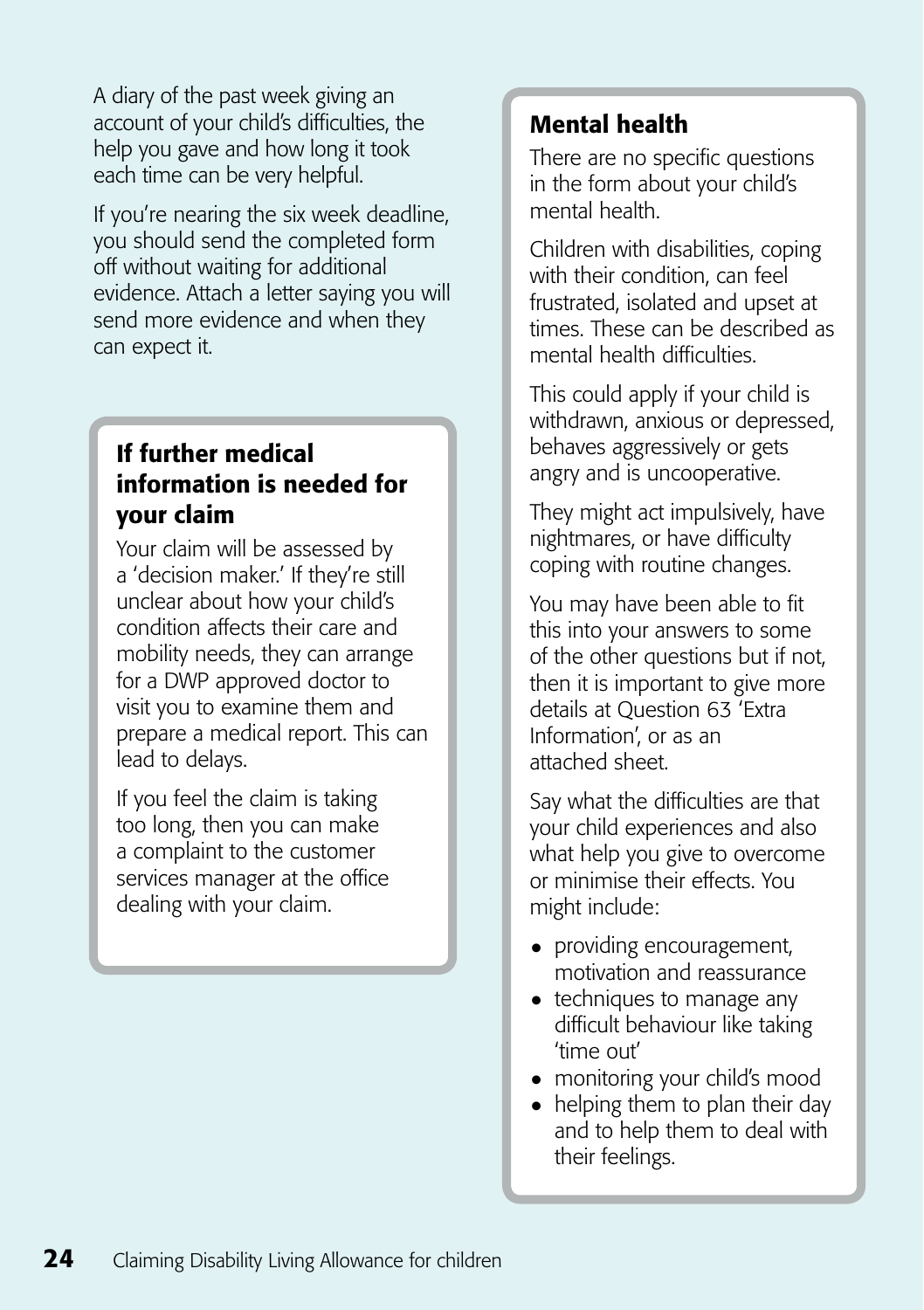Once you've sent your form to the office dealing with your claim you should get an acknowledgement within two weeks. You should also get a decision within three months

Decision makers aren't medically qualified and will rely on medical information you supply with the claim, plus guidance on disability in children. If more evidence is needed, they may write to your GP or hospital consultant. The Department for Work and Pensions (DWP) or Social Security Agency (SSA) in Northern Ireland, will send you a decision letter outlining the reasons for the decision.



## How long will my child be awarded DLA for?

DLA awards are sometimes made for an indefinite period but a child's award is usually made for a fixed period, for example, three years. Towards the end of that time the DWP/SSA will normally write inviting you to reapply for DLA. See page 32 on 'Renewal claims' for more information.

## Unhappy with the decision?

If your child is refused DLA or awarded at a lower rate than expected, you can challenge the decision that has been made on their claim. There are two possible stages when challenging a decision:

- first you can ask for the decision to be looked at again. This is known as a reconsideration request
- then, you can lodge an appeal if you are not happy with the outcome of the reconsidered decision.

Please note that you cannot ask for an appeal until after you have had a reconsideration.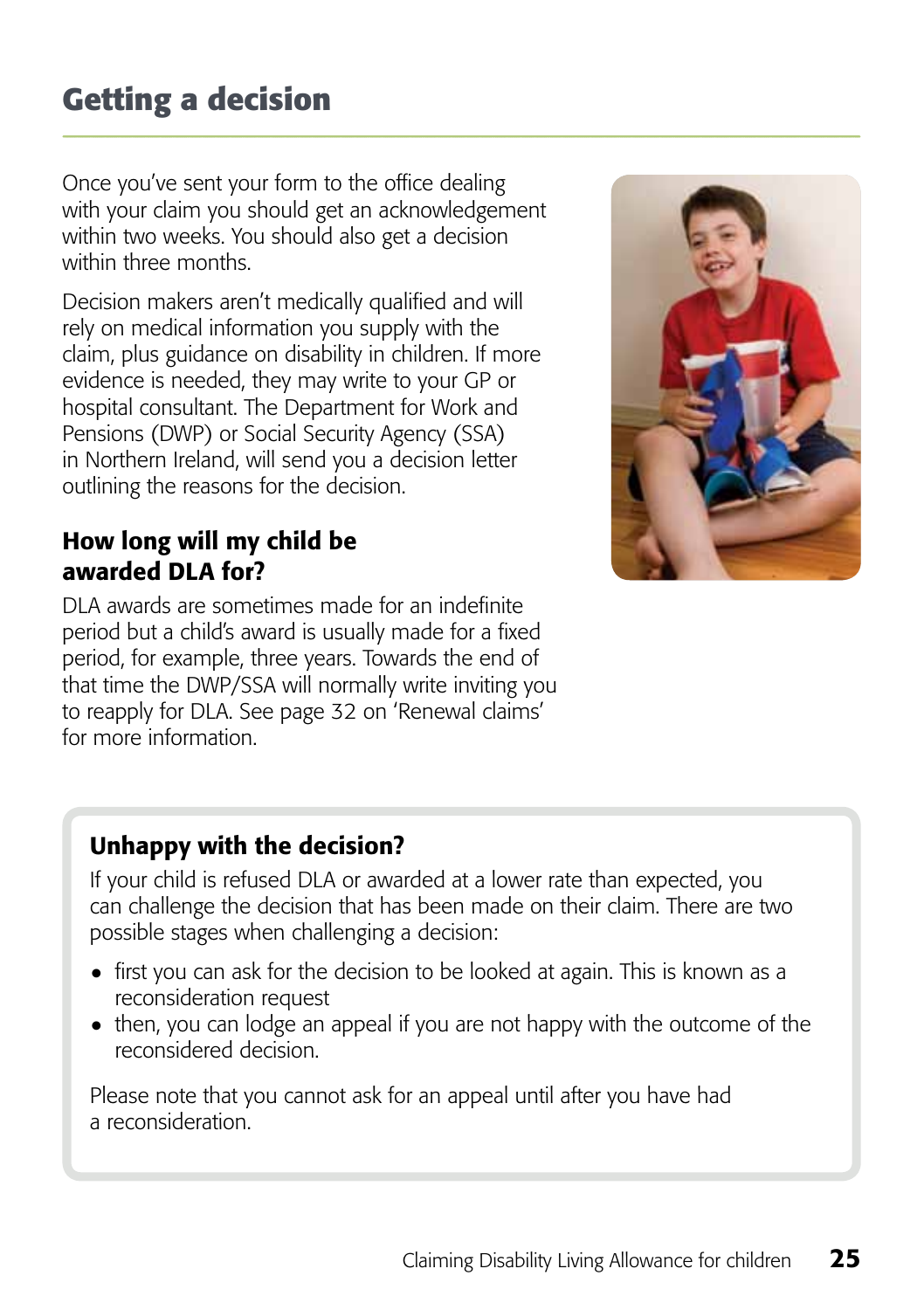



*If you'd like help with asking for a reconsideration or appeal call our freephone helpline*  $\tilde{\bm{c}}$ 

#### **0808 808 3555**

 $\nabla$ **helpline@contact.org.uk**

#### Asking for the decision to be reconsidered

If you are not happy with a DLA decision you can ask the DWP/SSA to look at their decision again. This is known as a reconsideration. You can request this over the telephone or in writing, and you need to do this within one month of the date of the decision letter.

It is very important that you ask for a decision to be reconsidered within the one month time scale as a late request will only be accepted in certain limited circumstances.

As part of having a decision reconsidered you can volunteer, or you may be asked to give, further information. Or the DWP/SSA may ask for a short factual report (usually from a doctor), on any aspects of your claim that weren't clear. Another decision maker will then have a fresh look at the case.

If the decision maker feels that they are unlikely to change the decision in your favour they may try to call you. During the call, they will ask you about any aspects of your case which are unclear, and will also ask if you have any further evidence which might help.

The decision maker will then go on to finalise their decision on your reconsideration request, taking into account any new evidence you have provided. They will make at least two attempts to contact you by phone. If they are not able to make contact they will carry out the reconsideration based on the information available.

Once the DWP/SSA has made a decision on your reconsideration request they will send you two Mandatory Reconsideration Notices in the post. One is your copy, the other copy is for you to send to the Courts and Tribunal Service (or the Appeals Service in Northern ireland) if you decide to appeal. The notice contains details of the reconsidered decision alongside details of your appeal rights.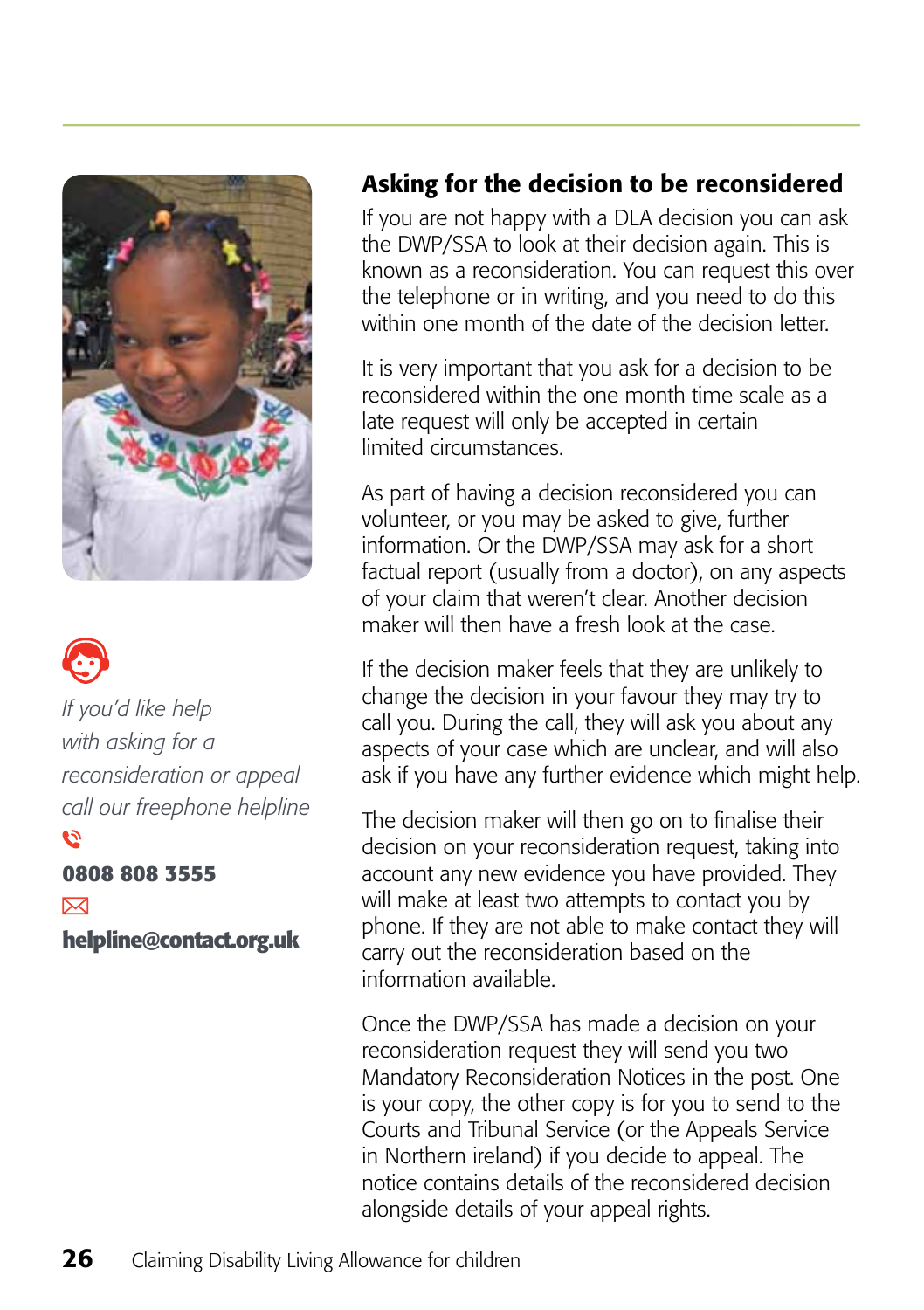## Asking for a written statement of reasons

If the DLA decision doesn't include reasons for the decision, you can ask for a written statement of reasons. You must ask for this within one month of the date on the DLA decision letter. If the written statement of reasons is provided within that month, then the one month time limit for disputing the decision is extended by 14 days. If it is provided outside of the month time limit, you have 14 days from the date it is provided.

Warning: if reasons were included in the original decision letter then the time limit to ask for a reconsideration will not be extended. This remains the case even if you did not realise that reasons were included because they were so brief and general. Because of this we recommend that you always ask for a reconsideration with the one month time scale, unless you have spoken to the DWP/SSA and they have confirmed that the time limit will be extended because they are sending a written statement of reasons to you.

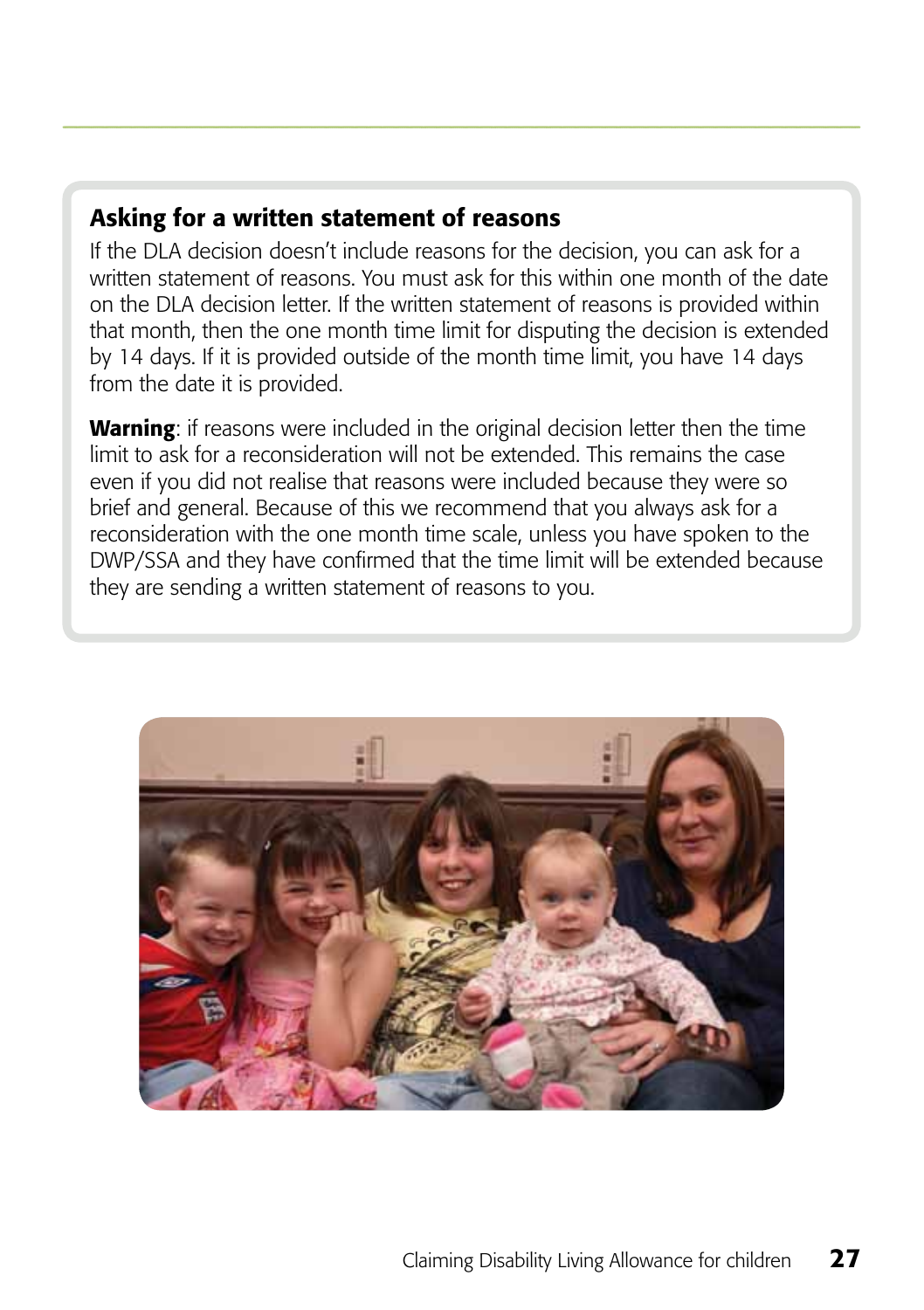# **Asking for an appeal**



If the DWP/SSA decide not to change the outcome of their decision, or change it but don't give you what you were looking for, you have the right to ask for an appeal. But remember you can't ask for an appeal unless you have asked for a reconsideration first.

Your appeal request must be made in writing and you will need to explain why you think the decision you are appealing against is wrong. It must include a copy of the Mandatory Reconsideration Notice sent to you by the DWP.

You can appeal using form SSCS1 which can be downloaded at GOV.UK – type 'SSCS1' into the search bar. In Northern Ireland use form NOA1 (SS) available at NIdirect.gov.uk. You must send your appeal request directly to the Courts and Tribunal Service (the Appeals Service in Northern Ireland) and it must be received by them within one month of the date on the reconsideration notice. If you miss this deadline seek advice about making a late appeal.

#### An oral hearing or a paper hearing?

One of the questions on the appeal form is whether you would like a 'paper hearing' (where you don't go to the meeting and the tribunal look at the papers and make a new decision), or an oral hearing (where you are invited to attend a meeting to discuss your appeal and a new decision is made). It is always best to ask for an oral hearing. Statistically, oral hearings are more successful than paper hearings.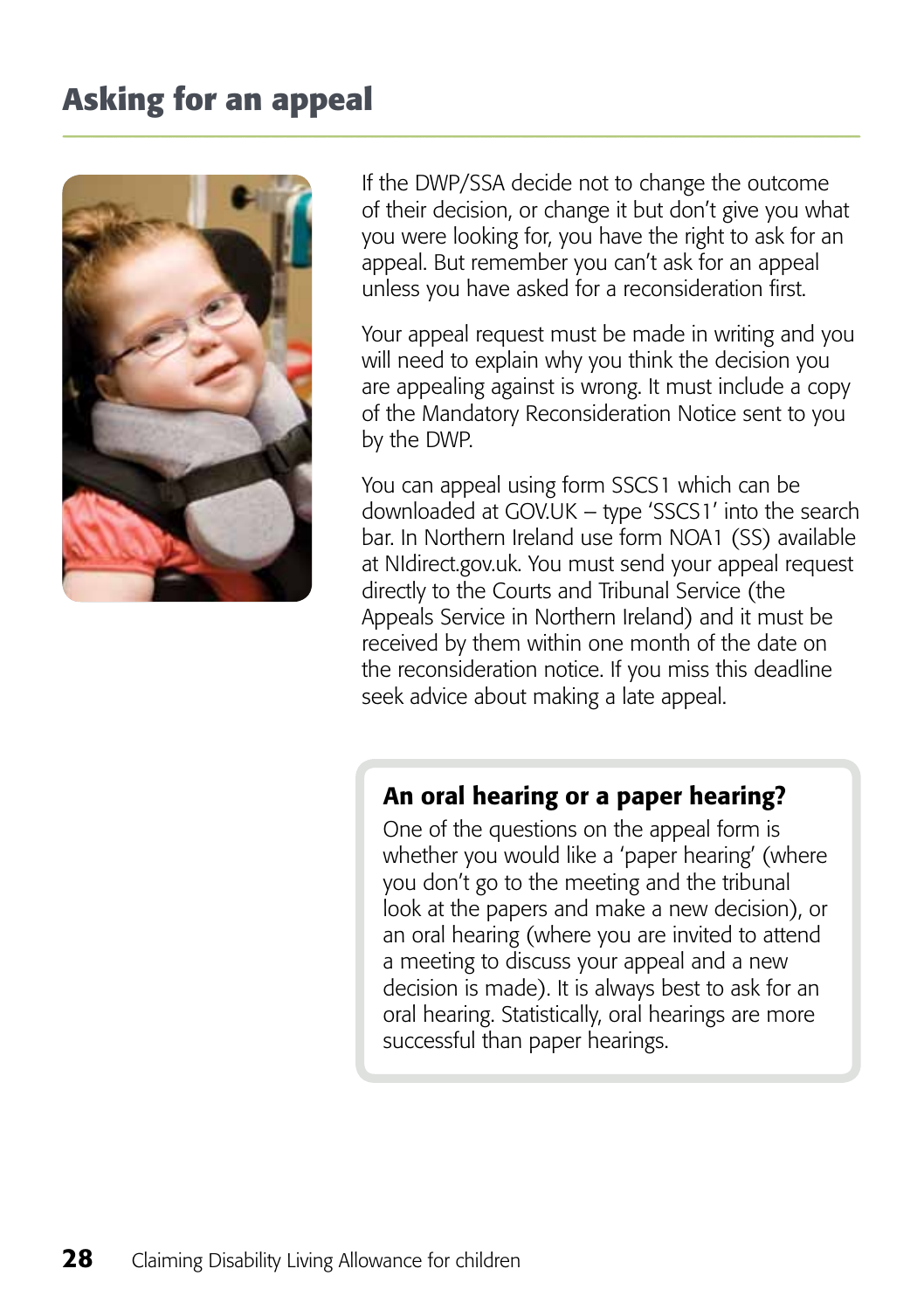## Preparing for the appeal hearing

If you can, get specialist advice to help you prepare your case, as tribunals make decisions based on legislation and case law, as well as information about your child's needs. A specialist adviser will be familiar with the law, may write to medical professionals for supporting evidence, and help you to concentrate on giving a clear picture of your child's needs. They may also be able to come along to the tribunal and put your case with you.

At the appeal hearing, it is important that you give as much information as possible about why and how you think the decision is wrong – make sure you don't contradict what you've already said on the claim form!

You may want to prepare a written submission and send this in advance to the tribunal, although if you have a representative make sure that you discuss this with them first. A written submission is when you put in writing why you should win the appeal.

## The tribunal hearing

The tribunal can only consider the circumstances that existed at the time of the decision you are appealing about, so if you feel the circumstances have changed you should consider making a new claim. Seek specialist advice about this.

If you have chosen a paper hearing, the tribunal will decide the appeal on the evidence of your submission papers and any additional written evidence.

If you have chosen an oral hearing, you must be given at least 14 days' notice of the time and place of the hearing. You can ask for a postponement if the date is inconvenient – but don't count on this unless you have a very good reason. You can claim travel expenses and compensation for loss of earnings. Ask the tribunal clerk what else you can claim for.



*To find a specialist adviser who can help you appeal call our freephone helpline*  $\tilde{\mathcal{L}}$ 

## **0808 808 3555**  ⊠

**helpline@contact.org.uk**

## $\mathbf \Omega$

Take someone with you If you don't have a welfare rights representative to come with you, take a friend or relative to help you feel more relaxed.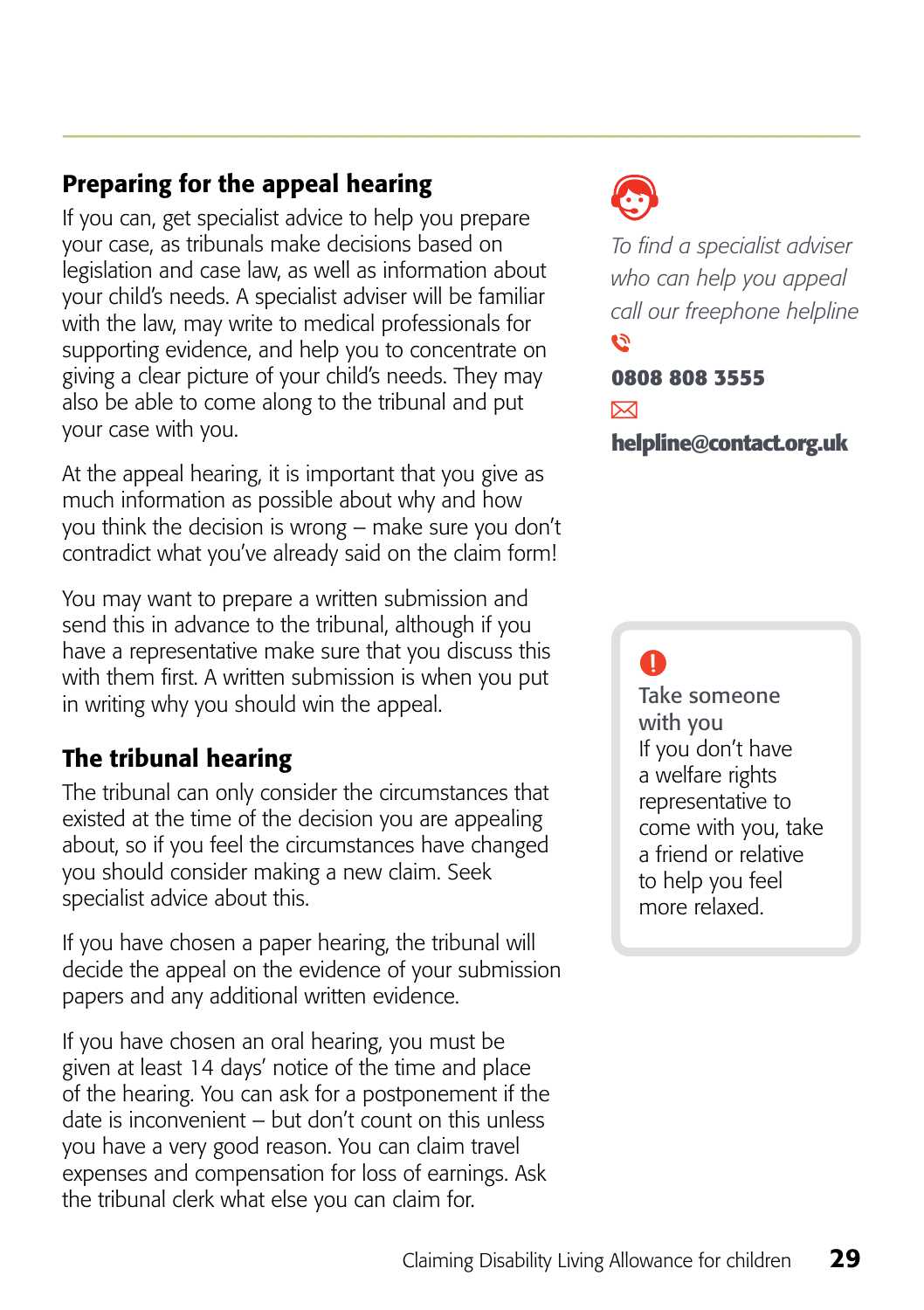

## Who is on the tribunal panel?

The tribunal usually consists of a legally qualified tribunal judge, a doctor and a person with experience of the needs of disabled people.

An officer from the DWP might also be present. This is usually a decision maker but they are not likely to be the one who made the decision on your claim. A tribunal clerk may also be there to deal with paperwork and expenses.

## An informal hearing

The hearing is meant to be fairly informal and you will have the opportunity to explain your child's situation. You may find it useful to make notes before you go to the hearing, with the points you want to make and the supporting evidence you want to provide. Take your time when you're asked to speak – the judge will usually try to make you feel at ease.

You might be asked questions while you're giving your evidence, but you can ask for any questions to be left until you've finished if you're worried they'll interrupt your train of thought.

Back up any arguments with supporting evidence, like a doctor's letter. Make sure that you tell the tribunal which components, (care or mobility or both), and what rates of each component you think your child should be awarded.

## Getting a decision on your appeal

You should get a decision on the day of the hearing, or soon after. If you are unhappy with the decision you may be able to appeal to the Upper Tribunal. Talk to your representative about this or call our helpline, as the Upper Tribunal can only deal with cases where the tribunal decision includes an error of law.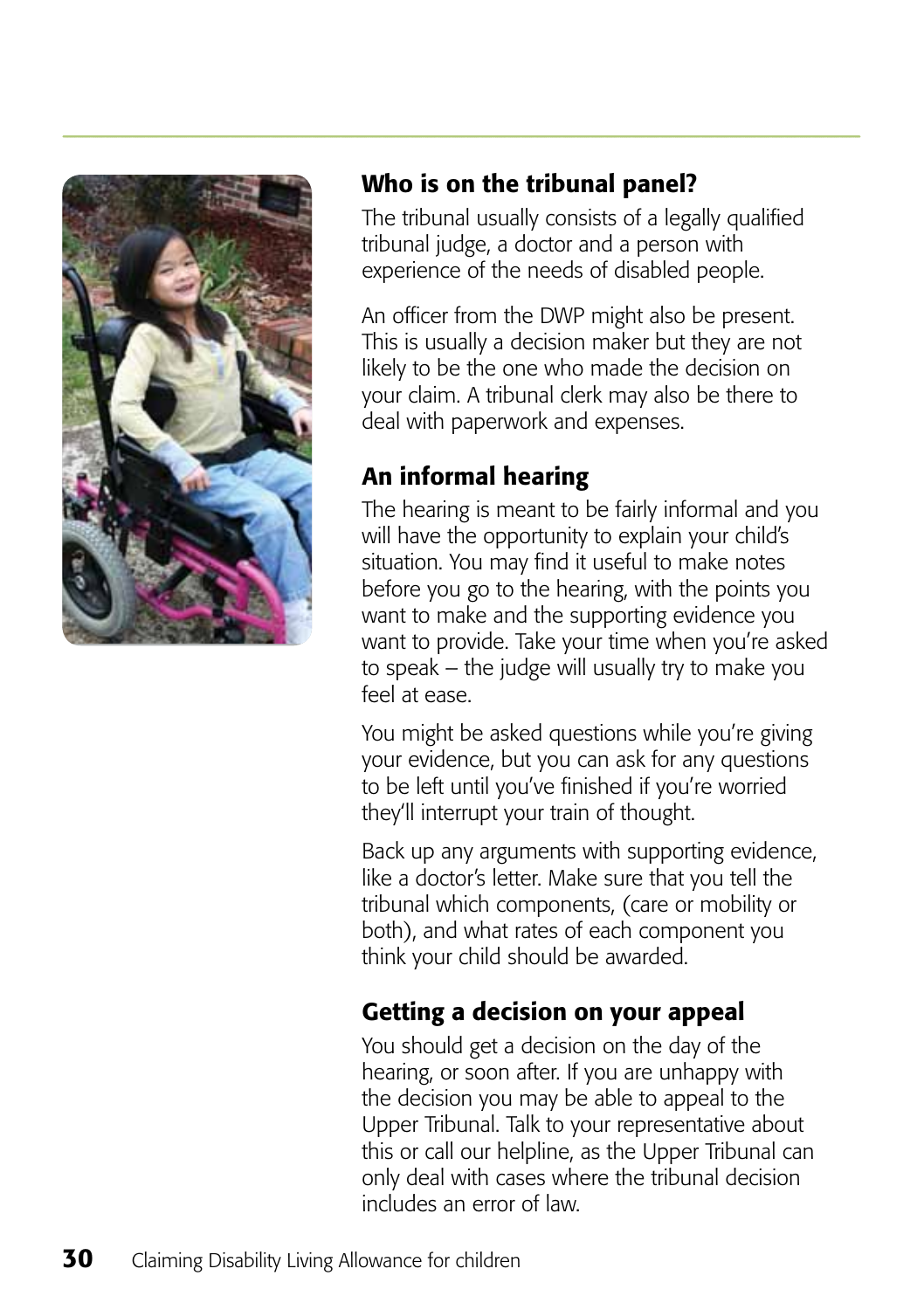# **Getting an existing DLA award changed**

If your child already gets DLA but their circumstances have changed and they now need more help, it may be possible to get their award increased. circumstances have changed and they now need more help, it may be possible to get their award increased.

You can contact the DLA office to ask them to look at your child's award again. This is known as a 'supersession request'. Any decision (including a tribunal decision) can be superseded by a decision maker.

You can ask for a supersession at any time. If you are not happy with the outcome of a supersession you have the right to ask for a reconsideration and an appeal against that new decision in the usual way. Please see page 26.

If your child is aged 16 or above, then reporting a change of circumstances that may affect their DLA award will lead to them coming off DLA and being assessed under the Personal Independence Payment rules instead.



If you have an existing award of DLA and you ask for it to be looked at again, there is a risk your award could go down rather than up. Because of this, it is always best to get help from a Citizens Advice Bureau (CAB), or local welfare rights service.



*To find your local Citizens Advice Bureau or welfare rights service call our freephone helpline* **159 0808 808 3555**   $\boxtimes$ **helpline@contact.org.uk**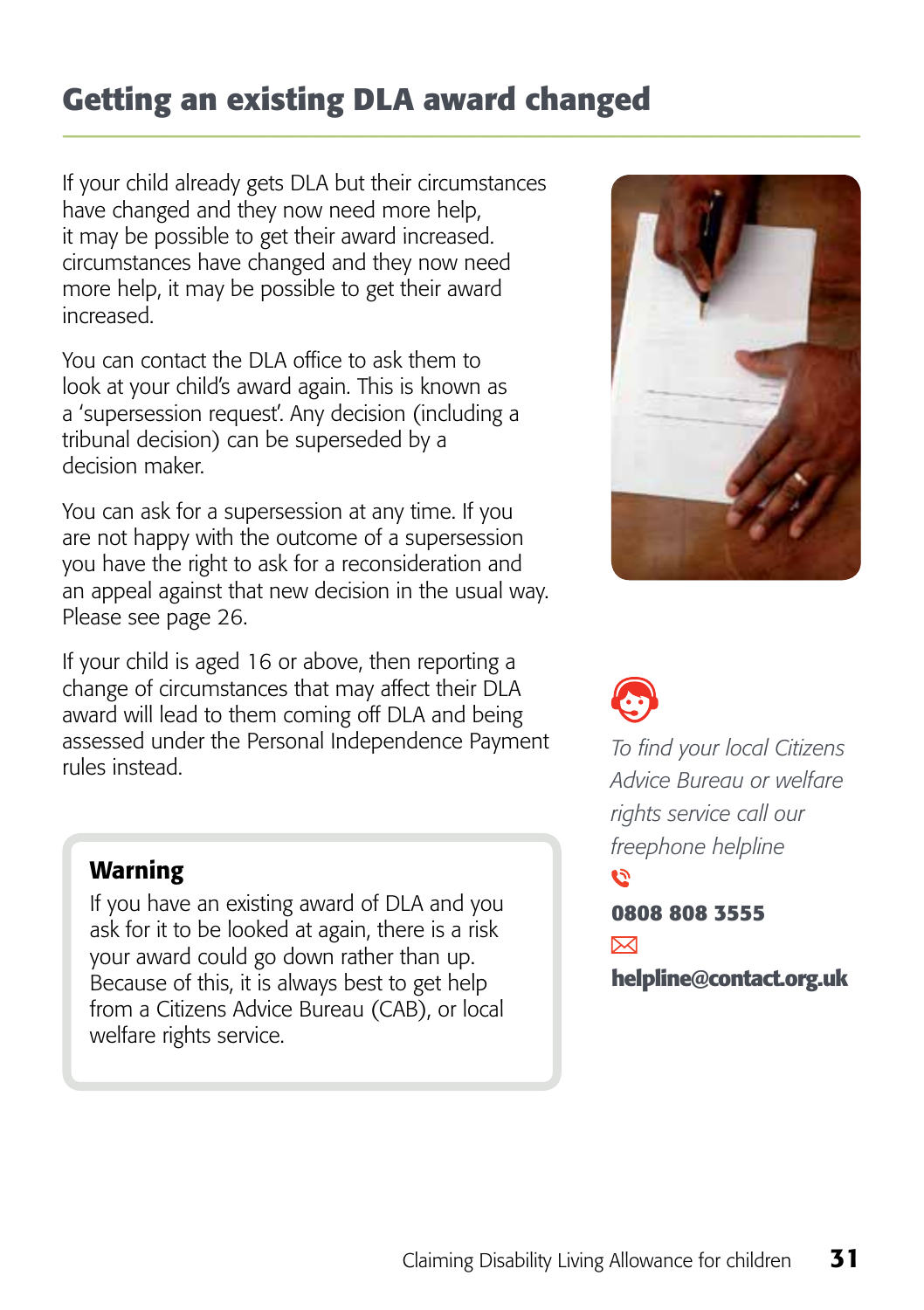# $\bullet$

It's very important that you return the renewal forms before the current award finishes or you could lose benefit.

If your child has been awarded DLA for a fixed period of time, you will normally be contacted 20 weeks before the award ends and invited to re-apply. You will be sent a renewal claim pack to complete.

If your child's award is due to end within 20 weeks and you have not been sent a renewal claim pack contact the office dealing with your DLA claim as soon as possible. It's very important that you return the renewal forms before the current award finishes or you could lose benefit. A renewal claim is treated as a new claim, so it's still important to get help to fill in the form and to keep a photocopy.

If you disagree with your child's renewal award you can challenge the decision in the same way as challenging an original decision, as described on pages 25-30.

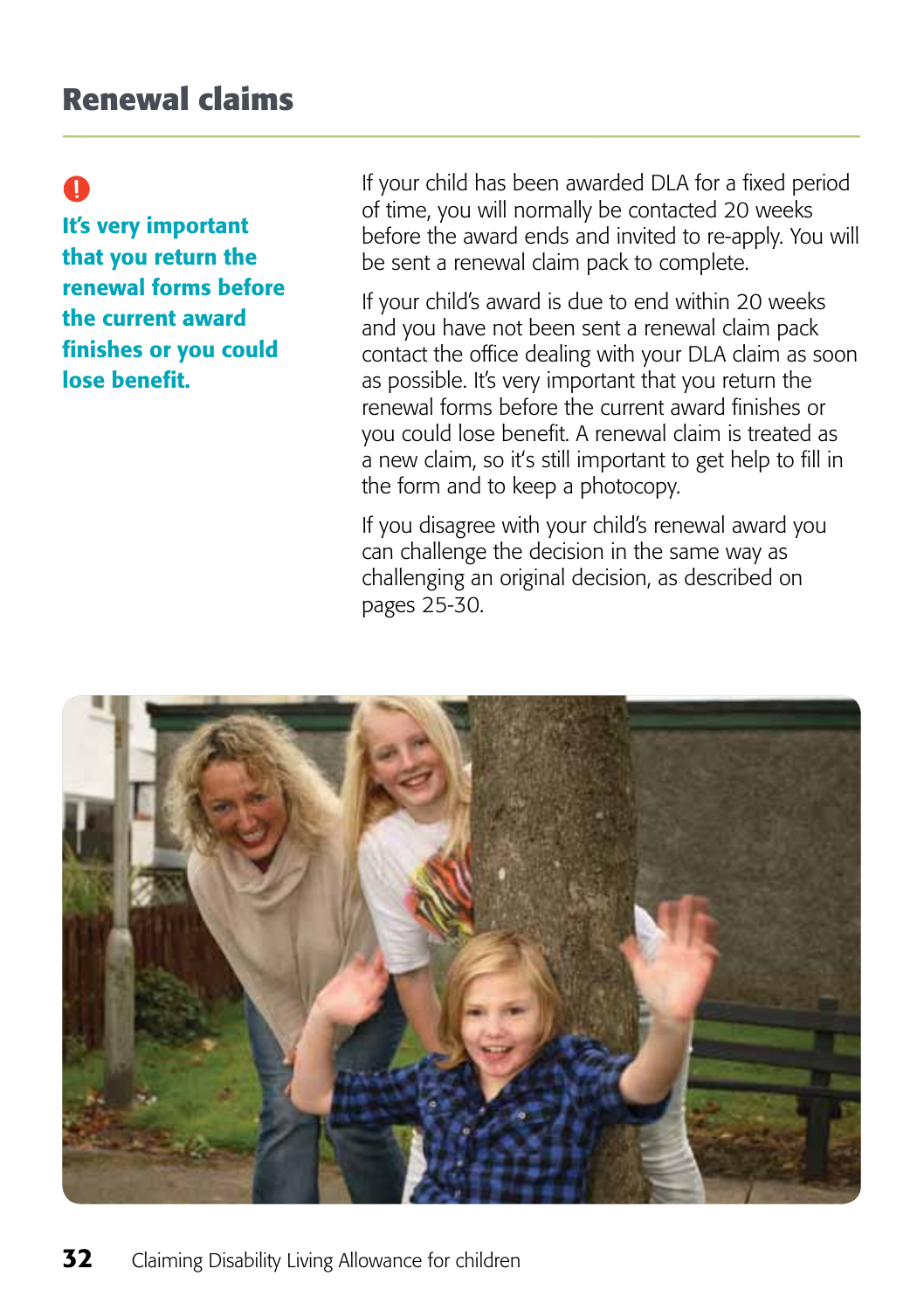DLA can be affected by overnight stays away from home, in a residential school, or residential care.

## When your child is in a residential school or care

If your child is in a residential school or residential care (including for short-term breaks) and this is paid for from 'public funds' then the DLA care component stops being paid after 28 days. The mobility component is not affected.

If your child's stay in residential accommodation is being funded by your health board under NHS continuing care, then phone our freephone helpline for further advice.

## Getting paid for days at home

If your child's DLA stops because they are in a residential setting, they are still entitled to DLA payments at a daily rate for the days they spend at home.

For example, your child has been away at residential school for more than 28 days, so payments of DLA care component have stopped. If they come home from school on Friday and go back on Monday, DLA care component should be paid at a daily rate for Friday, Saturday, Sunday, and Monday (four days).

If they stay at home for more than 28 days, for instance during the long summer holiday, the care component should not be stopped again until after they've spent another 28 days in residential school.

## Short breaks in a residential setting

When working out whether your child's DLA will stop, it is important to know that any stays in residential accommodation that are separated by 28 days or less at home, will be added together. This is known as the 'linking rule'.

#### Counting the number of days from home

When counting the number of days away from home, the day your child enters residential accommodation and the day they leave are both treated as days at home. For example, if you child goes into a residential school on a Monday and comes back on a Friday, then only Tuesday, Wednesday and Thursday will count as days away from home. This is a total of three days.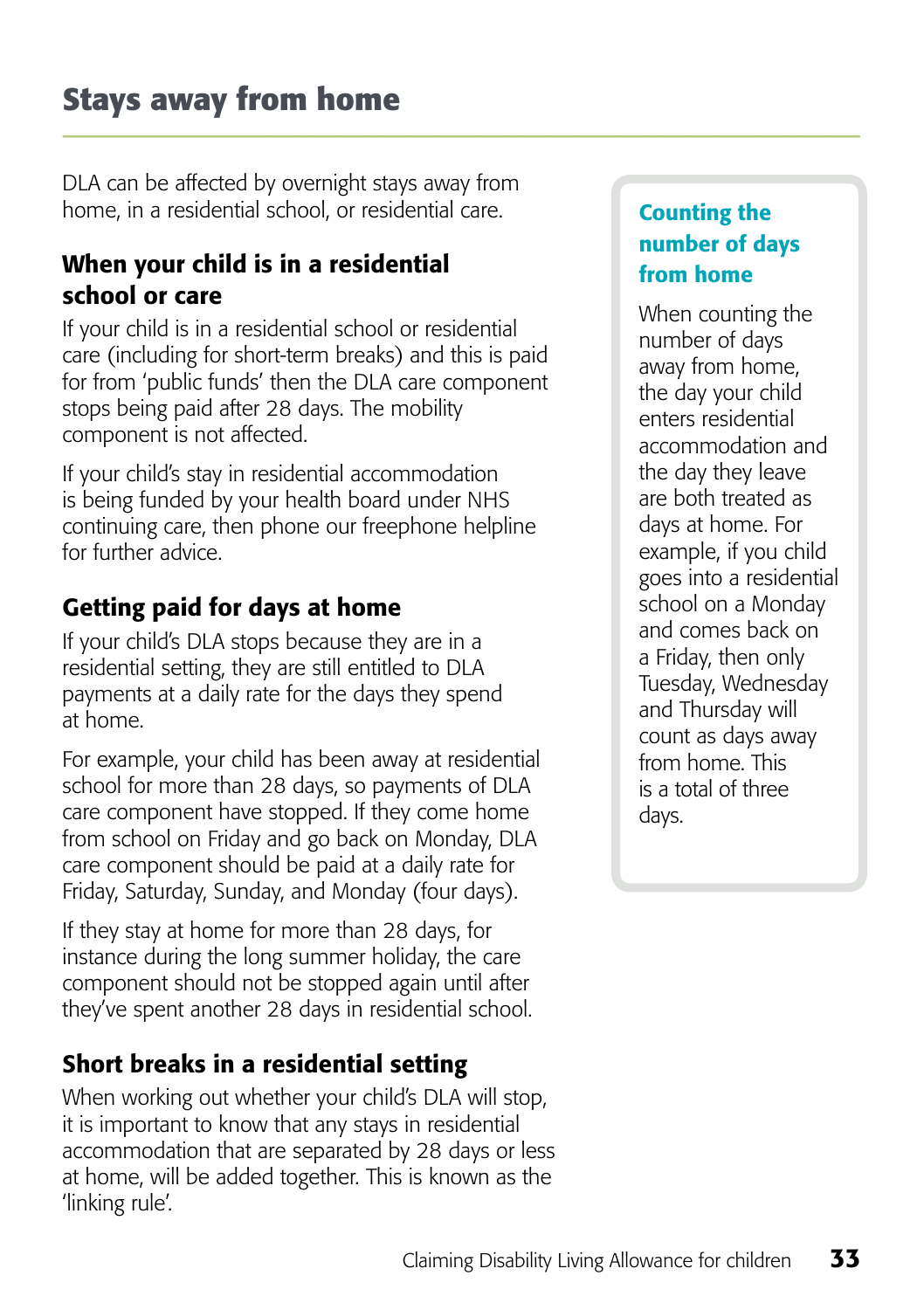



*Call our freephone helpline for more details about the 'linking rules' for DLA and stays away from home*

**0808 808 3555** 

 $\triangleright$ 

**helpline@contact.org.uk**

For example, if your child has regular short breaks in a residential setting, these separate breaks can be added together. Once your child has spent a total of 28 'linked days' in a residential setting they will stop being paid the care component during any subsequent days in care – but they will still get payments as normal for days at home.

However, if your child has at least 29 days at home in-between these short breaks then the 'link' is broken. This will mean that if they go back into residential accommodation for short breaks they will be allowed another 28 days in care before their DLA care component is once more suspended.

If your child has regular short breaks in a residential setting and you want to ensure that DLA payments are never affected, you may need to ensure that your child occasionally has a gap where they spend at least 29 days at home in between these short breaks.

#### Example

Daljit goes into a residential unit once every three weeks. He enters the residential unit on a Friday and returns home on a Monday. Since both the day he enters and the day he leaves care are treated as days at home, he is treated as spending two days in care each time he has a short break.

As his short breaks are separated by less than 29 days at home, they are 'linked' together. This means that once he has had 14 short breaks (14 x 2 days = 28 days), his DLA care component payments will be suspended for any subsequent stays in care. However, if Daljit then has a period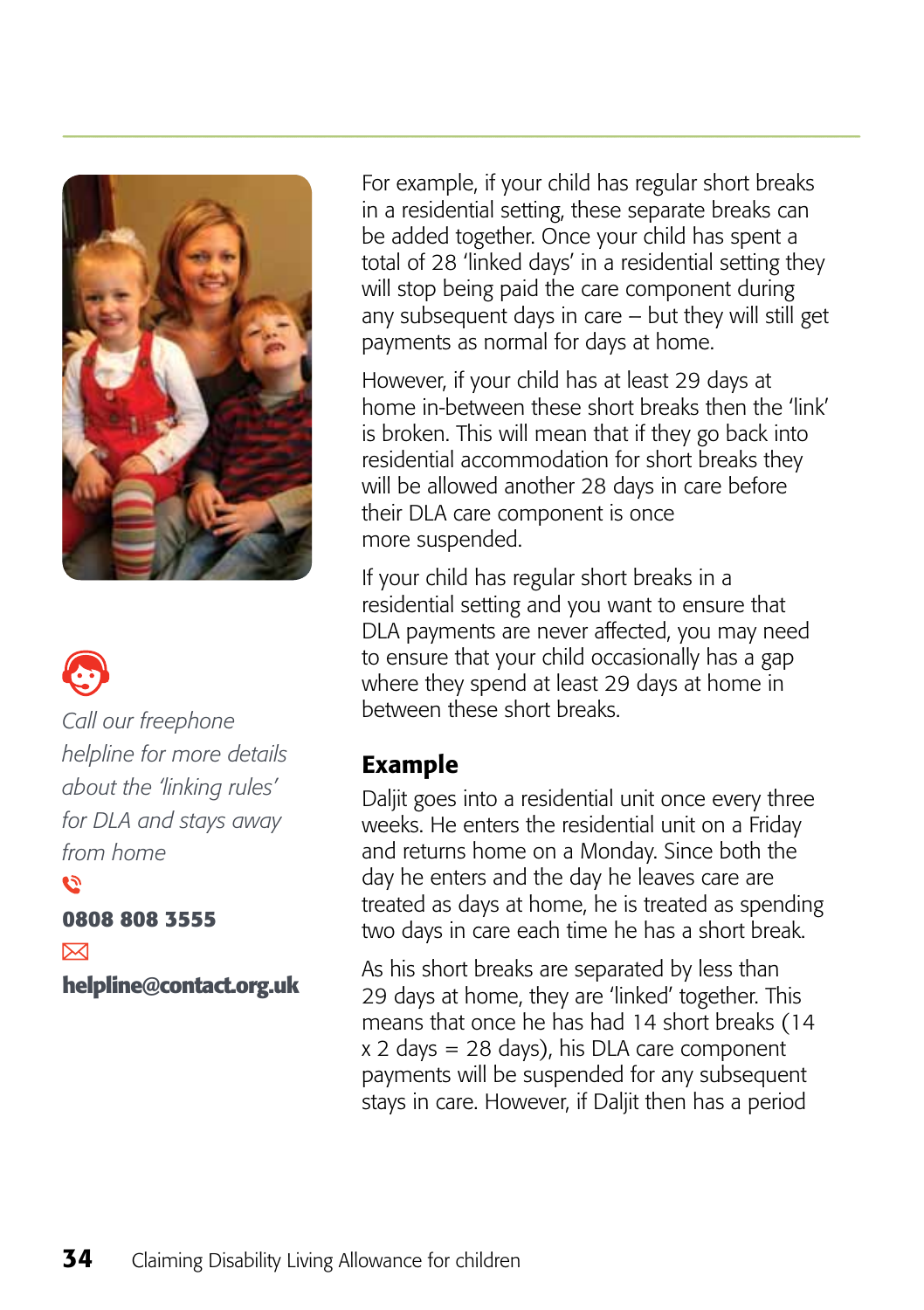where he spends at least 29 days at home the 'link' will be broken and he can once more be paid DLA for a further 28 'linked days' of care.

## When your child is in hospital

In the past, payments of DLA to a child would be suspended where a child was a hospital in-patient for more than 84 days. However, as a result of the decision made by the Supreme Court in the Mathieson case, these rules have been scrapped.

So long as a child is aged under 18 on the date that they first become an in-patient, their DLA continues to be paid as normal while they in hospital. Also, if a child first claims DLA while they are an in-patient, their payments can start despite the fact that they are in hospital – they do not to need wait until they are discharged home before payments can start. However, see below for information about the possible impact on other benefits.

The situation is different for adults. If an adult gets either DLA or PIP and they became an in-patient after they turned 18, their DLA/PIP payments will be suspended after they have spent 28 days in hospital.

## Be careful!

This is a complex area of the benefits system which can sometimes result in families being overpaid DLA. This usually happens when families unknowingly fail to tell the DLA Unit about their child's stays in a residential setting.

It is your responsibility to tell the DLA Unit each time your child is away from home in a residential setting where the costs are being met from public funds. The DLA Unit need to have clear information about how many days your child has been in care in order to decide if DLA payments should be suspended.

A benefit week for Carer's Allowance runs from Saturday midnight to the following Saturday midnight. Time spent preparing your home for your child's visit or cleaning up afterwards count towards the 35 hours' care.

It's a good idea to keep a record of the dates you travel to and from your child's place of stay.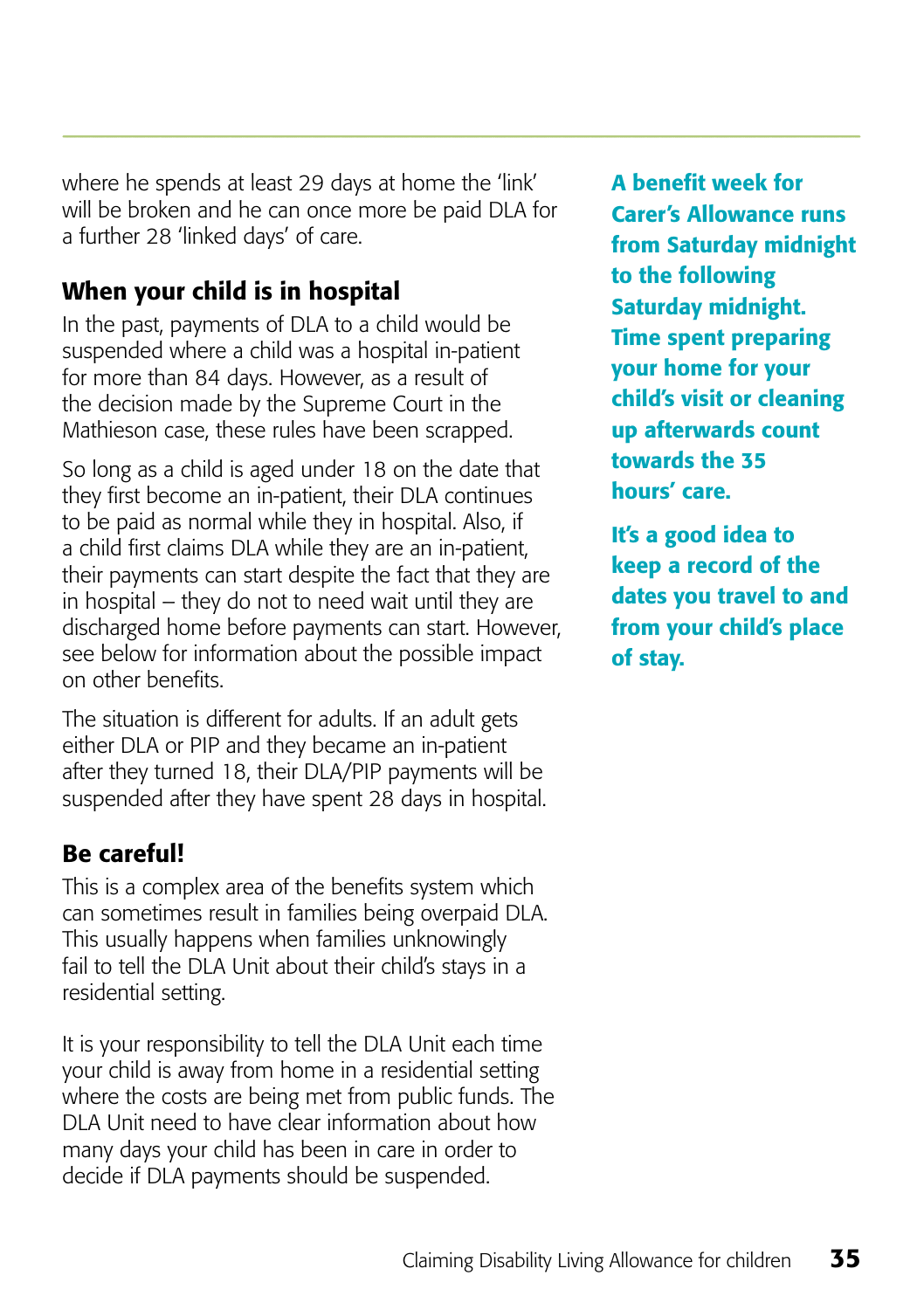Families should also be aware that stays away from home may also have an effect on other entitlements, like tax credits, Universal Credit, or Income Support.

For example, if your child is in residential accommodation this can impact on any Carer's Allowance paid to their main carer. But even if your child is in a residential setting for a long period, you may still be able to carry on getting Carer's Allowance if they regularly spend at least two days at home. You must provide at least 35 hours care during the 'benefit week' they come home. A benefit week for Carer's Allowance runs from Saturday midnight to the following Saturday midnight. Time spent preparing your home for your child's visit or cleaning up afterwards count towards the 35 hours' care.

If your child is in hospital then not only should DLA payments continue but you should also continue to get Carer's Allowance, so long as you are still providing at least 35 hours a week care to them. If you stop providing 35 hours a week care to your child while they are in hospital you can continue to receive Carer's Allowance for a temporary period of up to 12 weeks – although this may be restricted to a shorter period if you have already had other breaks from caring in the previous six months.

If you receive Universal Credit payments for your child then these are likely to stop if they are away from home for six months or more – including where this is because they are in hospital.

These are very complex areas so seek further specialist advice if your child is in residential accommodation or in hospital long term. Call our freephone helpline on 0808 808 3555.

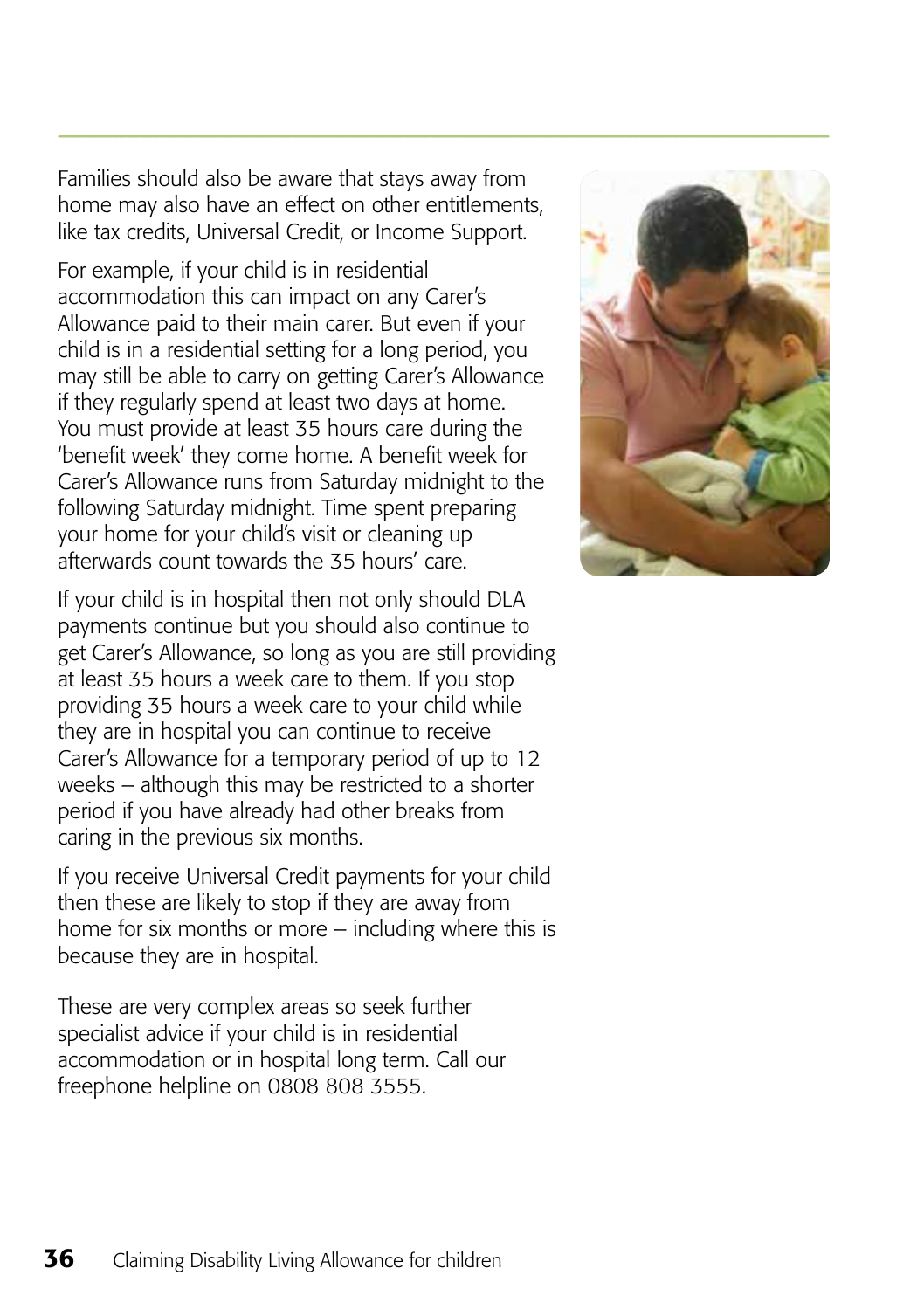Getting DLA can lead to an increase in other benefits or help you qualify for other entitlements. Even if you get DLA for your child already, you may find that getting an increased rate will lead to something else.

The following is a checklist of benefits and entitlements which may become available following an award or increase of DLA.

## **Carer's Allowance (CA)**

If your child gets the middle or the highest rate of the DLA care component, you may be able to get Carer's Allowance (CA). You must be caring for your child for at least 35 hours of each week. To get CA, you must not be treated as a full-time student and not earning more than a set amount, after certain deductions. This is currently £110 per week.

Carer's Allowance can be backdated in line with the DLA award, as long as you apply within three months of getting the DLA decision. If you apply later, Carer's Allowance can only be backdated for three months.

Application forms (DS700) are available from local benefits offices or the Carer's Allowance Unit on **0** 0800 731 0297. For Northern Ireland call 0800 587 0912.

CA can affect entitlements like Income Support and tax credits. In most cases you will still be better off. If you get Incapacity Benefit, or contributory Employment and Support Allowance, it could also be in your interest to apply for CA, even though it can't be paid on top of these benefits. Call our freephone helpline for advice.

## Child Tax Credit (CTC)

Child Tax Credit is assessed more generously when a child gets DLA. Families will qualify for an extra disability element (and a severe disability element if your child is on the highest rate DLA care component). The disability and severe disability elements can be backdated in line with the DLA award if you tell the tax credit office within one month of a decision to award DLA.

If you have previously been refused or never claimed tax credits because your income was too high, you may find that you qualify for the first time as a result of your child being awarded DLA (or having their care component increased to the highest rate). Call our freephone helpline to check your tax credit entitlement.

## **D** Income Support (IS)

For families still getting payments for their children in their IS, getting DLA will lead to extra money being added to your IS, known as a disabled child premium (and an enhanced disability premium if your child is awarded the highest rate of the care component). You will need to let the office dealing with the IS claim know about the DLA award.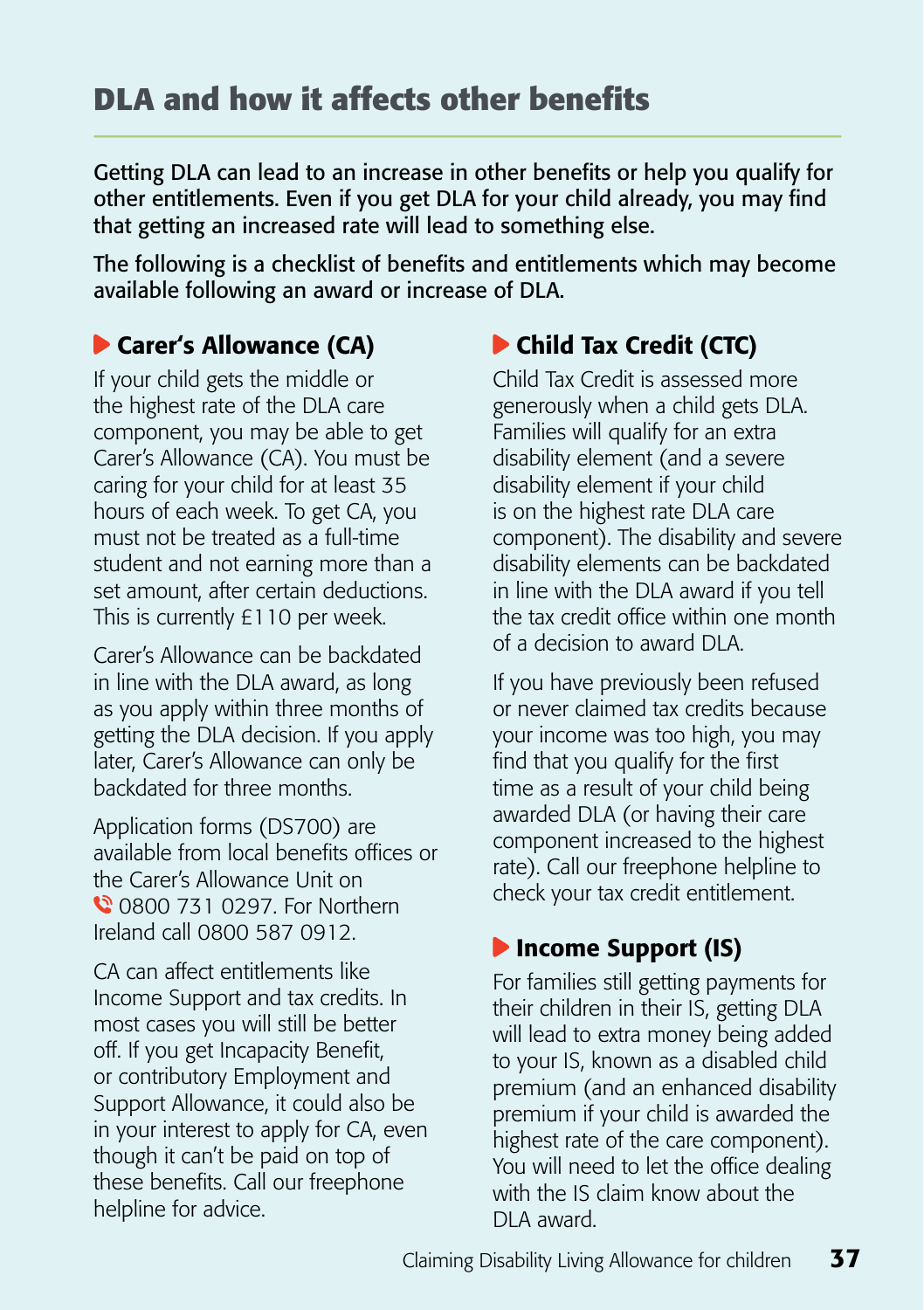If your child gets Employment and Support Allowance in their own right, an award of the highest rate of the care component of DLA may lead to an increase in this benefit. Let the office dealing with these benefits know about a new award of DLA or any change to the existing award. If your child gets Income Support in their own right, then an award of DLA can lead to an increase in their benefit. This is because they will qualify for the disability premium (and the enhanced disability premium if they're awarded the highest rate of the care component).

#### Help with rent and council tax

If you get Housing Benefit or support with council tax, then getting DLA for your child may lead to extra benefit if you are not already getting your rent and council tax met in full. If you don't get these benefits but are liable for rent or council tax then you may find that getting DLA will help you qualify for the first time.

If your disabled child cannot share a bedroom and because of this your Housing Benefit is reduced under the bedroom tax or local housing allowance rules, getting DLA care component at the middle or highest rate for them may help you get more Housing Benefit. Call our freephone helpline for further advice.

Both Housing Benefit and support with council tax are means-tested and any award will depend on your income and circumstances.

Call our freephone helpline for further information.

There are other ways of getting help with council tax which don't depend on income or savings but do depend on there being a disabled occupant within your household. Our guide *[Help with council tax bills](http://www.cafamily.org.uk/advice-and-support/resource-library/parent-guide-help-with-council-tax-bills/)* has more advice. Call our freephone helpline for a copy.

## Universal Credit

Universal Credit is a new benefit that will replace tax credits and other means-tested benefits for people of working age. If you receive Universal Credit and a child who is included in your Universal Credit claim gets DLA, you will qualify for extra Universal Credit payments.

In most parts of the UK Universal Credit does not yet apply to families with a disabled child. However, families with a disabled child will be asked to claim Universal Credit if they live in a postcode area where the full Universal Credit service has been introduced and they try to make a new claim for one of the means-tested benefits or tax credits that Universal Credit is replacing, At the time of writing the full Universal Credit service only applies in a small number of postcode areas in England and Scotland, however it will gradually be extended to many more areas and is expected to cover the whole country by June 2018. For more information on Universal Credit call our freephone helpline or visit [www.contact.org.uk.](http://www.cafamily.org.uk/)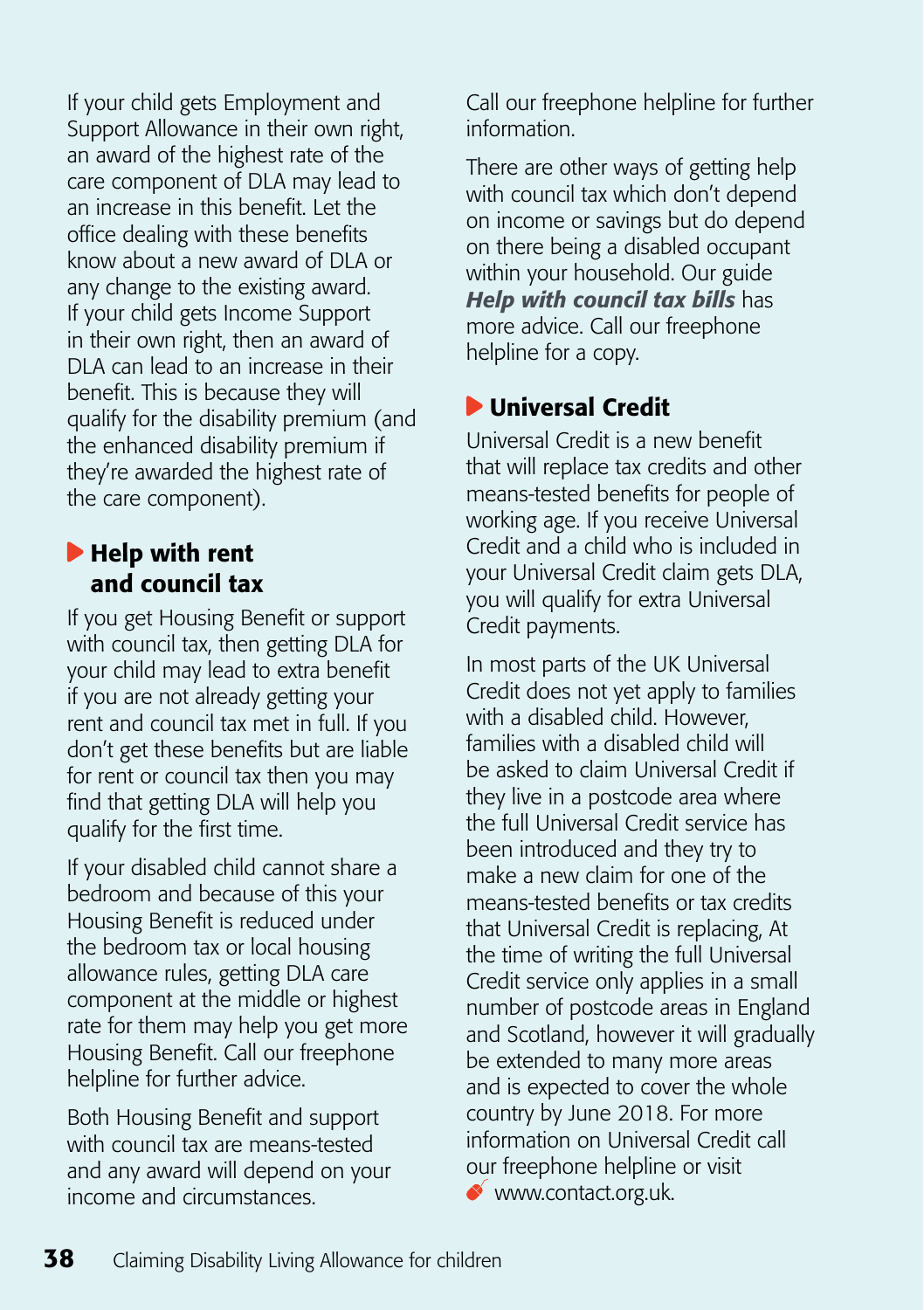## Exemption from 'benefit cap'

If you have a dependent child (that is, a child aged under 16, or aged 16–19 if they are still treated as part of your family for benefit claims) who is in receipt of DLA, you will be exempt from the 'benefit cap' which restricts the total amount of benefit payments that an out of work family can receive.

## $\blacktriangleright$  Help with parking

If your child is awarded the highest rate of the DLA mobility component, then you should qualify for a Blue Badge for help with parking. You might also qualify if your child is aged two and over and is either registered blind, or has severe walking problems. In England, Wales, and Scotland, you may also qualify if your child is aged under three (under two in Northern Ireland), and needs to be accompanied by bulky medical equipment, or kept near a vehicle for medical reasons.

## $\blacktriangleright$  Help with road tax

If your child is awarded the highest rate of DLA mobility component, you may be exempt from paying Vehicle Excise Duty. Claimants are usually told about this when they are notified about the award of high rate DLA mobility component. If you haven't received any information and you think you qualify, contact the Disability Living Allowance helpline on 0800 121 4600.

## $\blacktriangleright$  Help with getting a car

If you're interested in getting a car and your child is awarded the highest rate of the mobility component of DLA, then you can lease a car through the Motability Scheme.

#### To access this scheme your child's award of the high rate mobility component must have at least 12 months left to run.

If you're unable to drive and need help with paying for lessons or require help in getting a deposit for a car through the scheme then you may qualify for a grant.



## $\blacktriangleright$  Help with bus travel

All local authorities operate schemes for disabled people of any age to apply for a bus pass or voucher for free bus travel. In some areas, an essential, named carer accompanying the disabled person is also entitled to free travel. The scheme operates differently from one local authority to another, so get in touch with your local council to check out what's available in your area.

## Other concessions

*To see what other schemes or facilities are available in your area, call our freephone helpline*

- **Q 0808 808 3555**
- $\boxtimes$  helpline@contact.org.uk
- ◆ www.contact.org.uk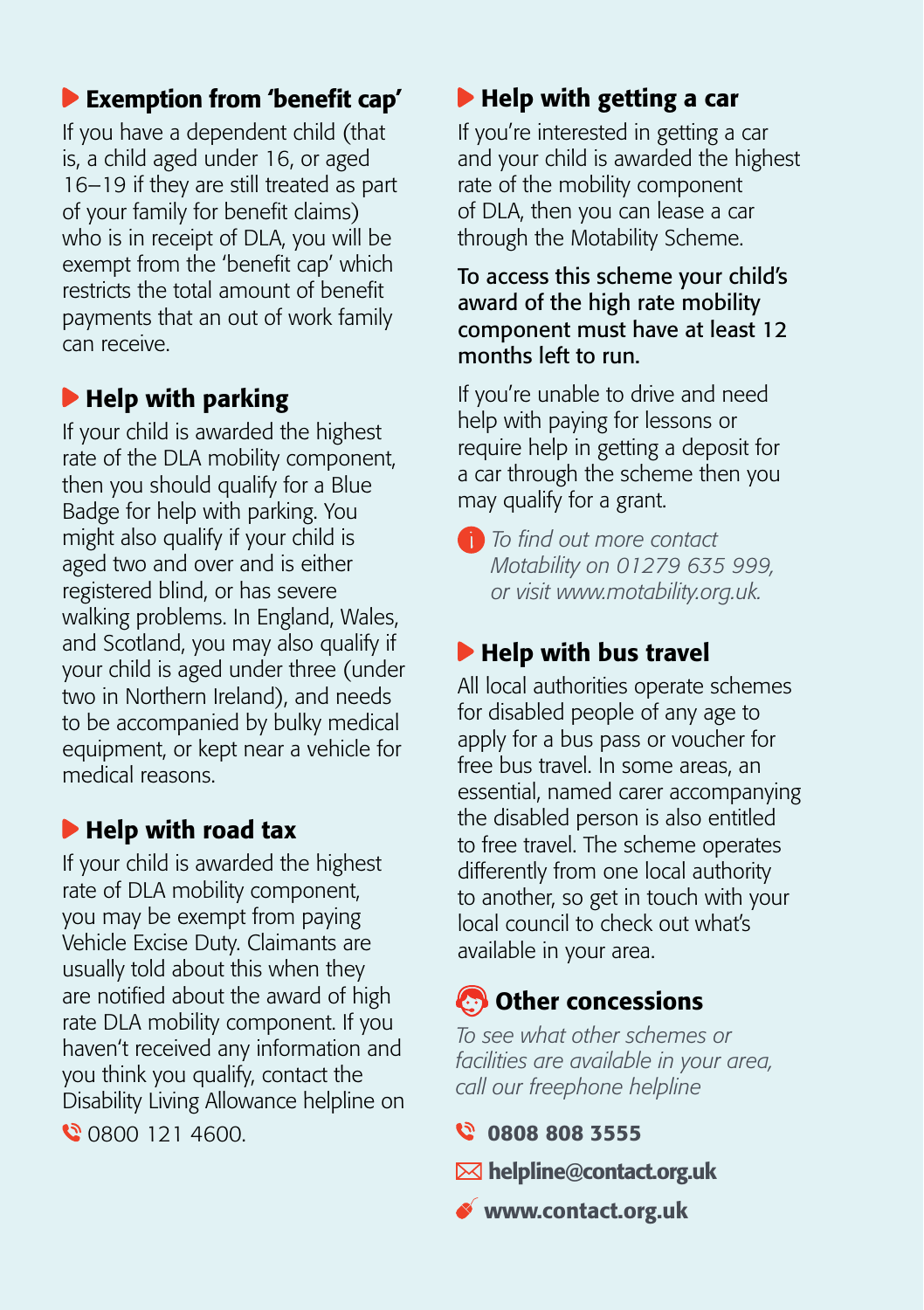

If your child is already getting DLA and is turning 16 they will be invited to claim PIP shortly after their birthday.

# **What happens when your child turns 16?**

DLA for those aged 16 and over is gradually being replaced with a new benefit called Personal Independence Payment (PIP). DLA will remain for children aged under 16.

A young person who is 16 or over and not already getting DLA needs to claim PIP instead of DLA.

If your child is already getting DLA and is turning 16 they will be invited to claim PIP shortly after their birthday. This will apply to all children turning 16 even if they have an indefinite award of DLA. Young people turning 16 who get DLA under the special rules for the terminally ill are exempt, and will continue to get DLA.

In England, Wales and Scotland, the Department for Work and Pensions will usually write to you when your child is 15 years and 7 months explaining what will happen and to check whether your child will need an appointee to act on their behalf (see page 40) They will then follow this up with a second letter once your child is 15 years and 10 months. Once they turn 16 a letter will be sent inviting them to claim PIP.

If your son or daughter is invited to claim PIP, they (or you acting as their appointee) must do so within 28 days by phoning the PIP claim line on 0800 917 2222. Their DLA payments will continue until a decision is made on their PIP claim. This applies even if their DLA award was scheduled to run out when they turned 16. However, if they fail to claim PIP when invited, their DLA payments will stop.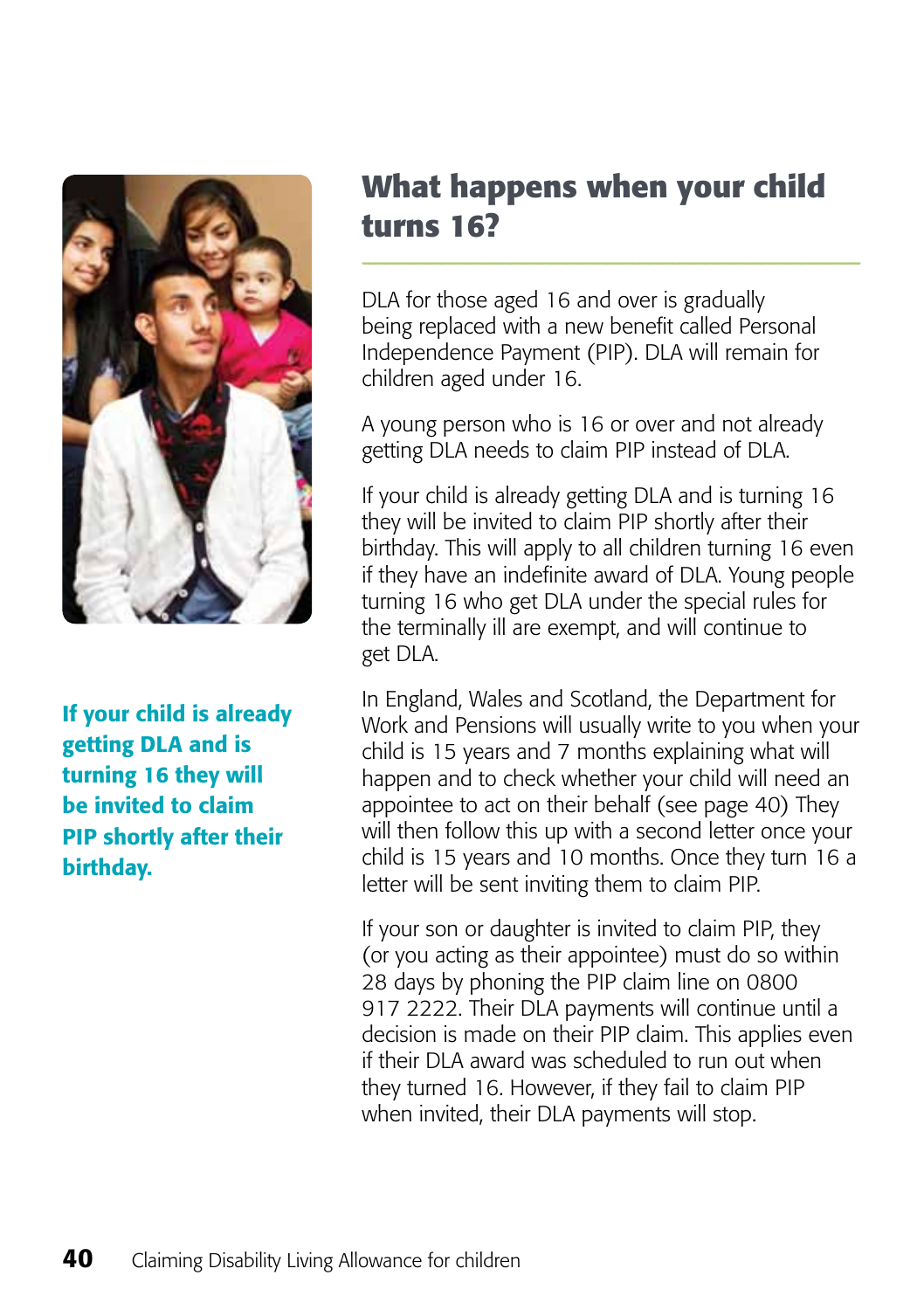Young people turning 16 in Northern Ireland are also invited to claim PIP if they turn 16 on or after 20 June 2016. At the time of writing no detailed information is available as to when claimants will be first contacted by the SSA. However, you should be contacted before your child's 16th birthday and advised what you need to do.

PIP has different qualifying rules to DLA. For some claimants, it will be harder to qualify for and most people will have to attend a face-to-face assessment with a health care professional.

Adults aged 16 or over who already get DLA will also gradually be reassessed for PIP.



*For more information about PIP, call our freephone helpline for a copy of our guide to [Personal Independence](http://www.cafamily.org.uk/advice-and-support/resource-library/parent-guide-personal-independence-payment-and-other-benefits-at-16/)  [Payment and other](http://www.cafamily.org.uk/advice-and-support/resource-library/parent-guide-personal-independence-payment-and-other-benefits-at-16/)  [benefits at 16.](http://www.cafamily.org.uk/advice-and-support/resource-library/parent-guide-personal-independence-payment-and-other-benefits-at-16/)* **رج 0808 808 3555**   $\overline{\mathsf{x}}$ **helpline@contact.org.uk**

## Payments when your child turns 16

When your child reaches 16, there may also be changes in how benefit is paid. Before 16, a parent or other main carer is automatically authorised to act on their child's behalf, as an 'appointee'. This means you are responsible for filling in forms and making claims for your child.

When your child is nearing 16 years of age, you will be contacted by someone from your local Jobcentre Plus office, to decide if you will continue to be your child's appointee.

If your child is considered capable of handling their own affairs, the DLA/PIP will start to be paid to them directly and your appointment to act for them will end. Otherwise, parents are usually asked to carry on managing the DLA/PIP alongside any other benefits the young person chooses to claim after 16, like Employment and Support Allowance (ESA).

For information about young people claiming ESA and how this might affect a parent's benefits, call our freephone helpline.

If your child can manage their benefits claims but can't physically collect their benefit, then they can nominate someone – known as an 'agent' – to do this for them. For more information about appointees and managing benefits please call our freephone helpline.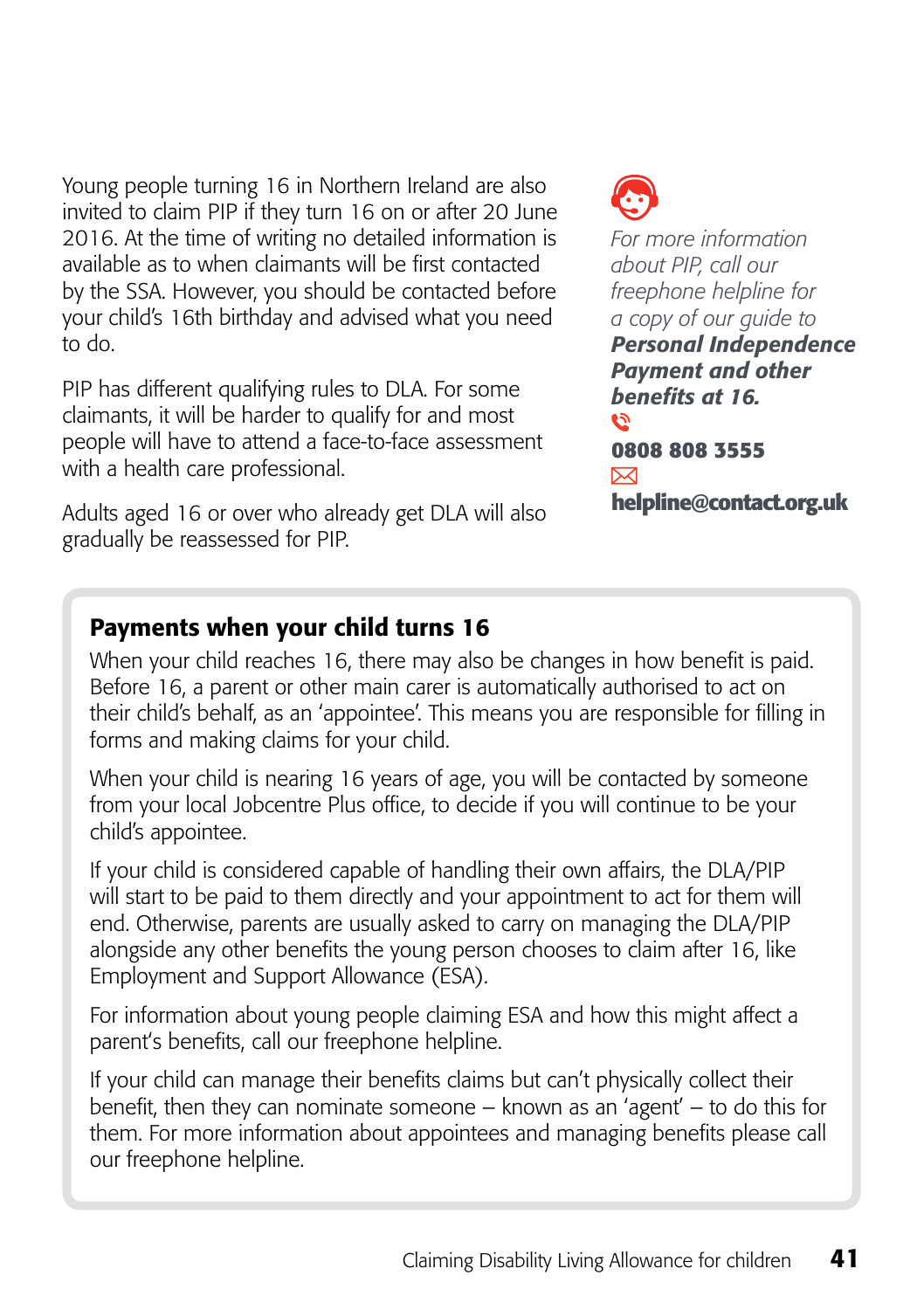# **Further sources of help**

It is important to make sure that any information you have about allowances or benefits is up to date as they change so often. Your local Citizens Advice Bureau, welfare rights adviser or advice agency will have detailed information about DLA, benefits and other financial help which may be available. They will also be able to help you with any claims. For help over the telephone, call:

 Contact Helpline 0808 808 3555

 $\sum$  CarersLine 0808 808 7777

Some national organisations for specific conditions produce their own information on DLA or provide help to fill in the form. These include the National Deaf Children's Society, Down's Syndrome Association, National Autistic Society, Diabetes UK, and Afasic. For contact details of these and other organisations, please call our helpline, or visit our website.

Written by Marian Gell, Derek Sinclair and Jesslyn Parkes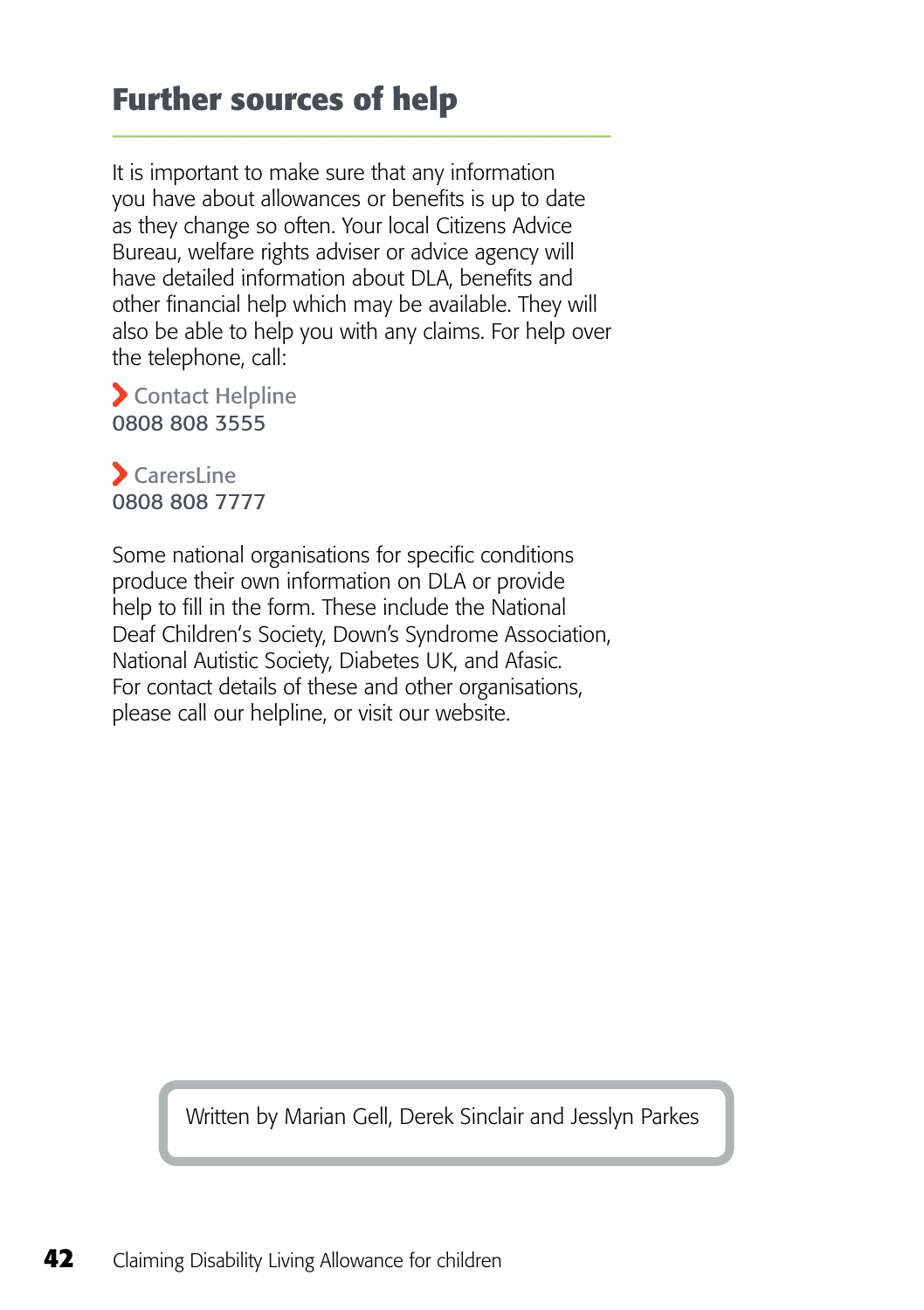# **How Contact can help**

Contact is a UK charity that provides support and information to families with disabled children, whatever the condition or disability.

# Our helpline

Our freephone helpline can give advice about any aspect of raising a disabled child, including help with finances, education, emotional and practical support.

#### **0808 808 3555 helpline@contact.org.uk**

## **Guides for parents**

We have a range of free guides for parents, including:

- • *[Helping your child's sleep](http://www.cafamily.org.uk/advice-and-support/resource-library/parent-guide-helping-your-child-sleep/)*
- • *[Relationships and caring for a disabled child](http://www.cafamily.org.uk/advice-and-support/resource-library/parent-guide-relationships-and-caring-for-a-disabled-child/)*
- • *[Fathers](http://www.cafamily.org.uk/advice-and-support/resource-library/parent-guide-fathers/)*
- • *[Developmental delay](http://www.cafamily.org.uk/advice-and-support/resource-library/parent-guide-about-diagnosis-developmental-delay/)* (explanation and developmental milestones)
- *Money matters* (lists all financial help that may be available)

A full list of our guides is at the link below. All our guides are free to parents who call our helpline, and are free to download.

#### **www.contact.org.uk/publicationslist**

 **0808 808 3555**